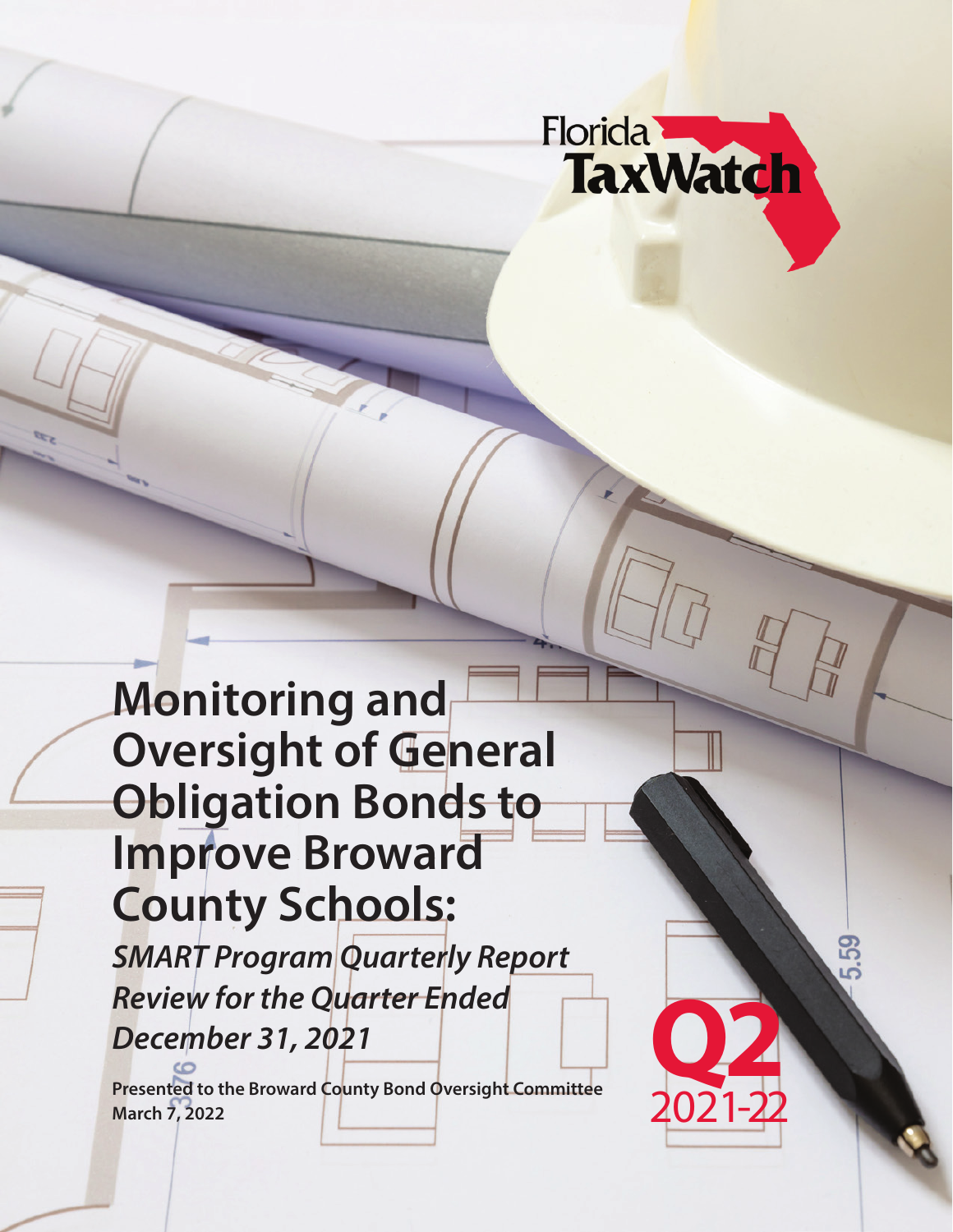

106 North Bronough Street, Tallahassee, FL 32301 floridataxwatch.org  $f: 850.222.7476$ o: 850.222.5052

**Senator George S. LeMieux** Chairman of the Board of Trustees

Dominic M. Calabro President & Chief Executive Officer

Dear fellow taxpayer,

The end of the 2021 calendar year marks the mid-point of Year 8 of the SMART Program. This is significant in that the planned facilities construction projects at Broward public schools were to have been completed by the end of Year 7. We now know that it is likely to be late 2025 or early 2026 before the planned renovations are completed.

The District begins the second half of Year 8 with a new Superintendent and new members of the Superintendent's leadership team. Florida TaxWatch congratulates Dr. Vickie L. Cartwright on her appointment! Superintendent Cartwright and her leadership team will have to address the recurring schedule delays, the ever-increasing SMART Program costs, and the expectations of the Broward County School Board and Broward County taxpayers. It is critical to maintain oversight and transparency, as well as effective communications, to ensure public trust and support.

Higher rates of inflation, higher roofing and mechanical/electrical/fire protection costs, and items that were excluded from the original scopes of work will undoubtedly continue to increase project costs. Florida TaxWatch considers controlling project costs and mitigating the additional financial risk to be the greatest challenge facing the District at this point as SMART Program implementation moves forward.

I am pleased to present the following report, which includes the Florida TaxWatch review of the District's Bond Oversight Committee Quarterly Report for the Quarter Ended December 31, 2021. Florida TaxWatch staff will be available to present our findings and recommendations at the Committee's upcoming March 7, 2022, meeting.

Sincerely,

`

in M. Calabro

Dominic M. Calabro *President & CEO*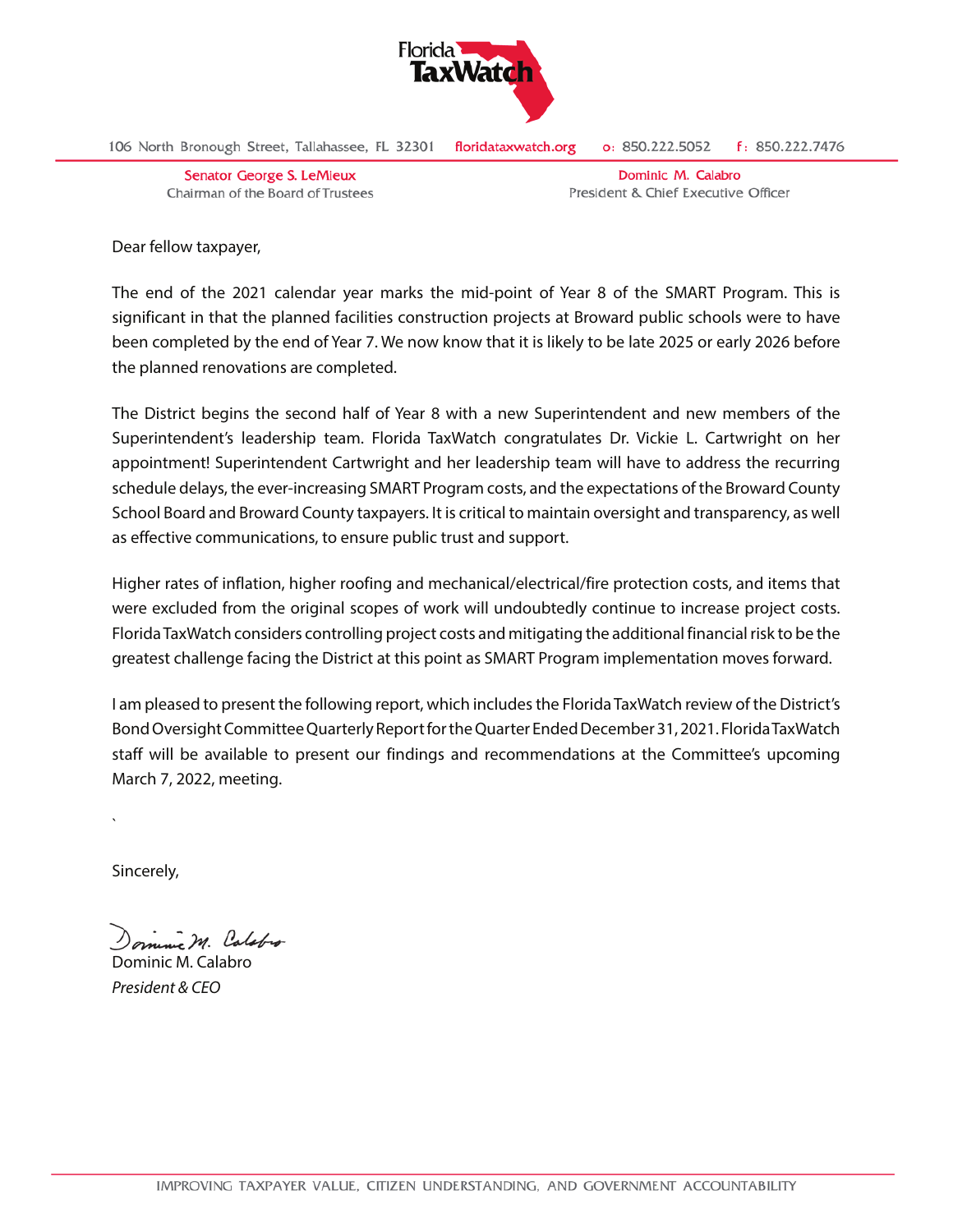## **INTRODUCTION**

On February 19, 2022, Florida TaxWatch received the *Bond Oversight Committee Quarterly Report for the Quarter Ended December 31, 2021* (" ("Quarterly Report"). This report provides updated information on the implementation of the District's SMART Program and the use of general obligation bond funds to purchase and install technology upgrades, purchase music and arts equipment, improve school safety, upgrade athletic facilities, and renovate educational facilities.

The Quarterly Report consists of an Introduction and the following eight sections:

- Section 1 ---Technology School Board Broward County (SBBC) Schools;
- Section 2 --- Technology Charter Schools;
- Section 3 --- Music, Art, and Theater Equipment;
- Section 4 --- Athletics;
- Section 5 --- Facilities:
- Section 6 --- Budget Activity;
- Section 7 --- Supplier Diversity Outreach Program; and
- Section 8 --- Communications.

The SBBC has provided guidance to the Bond Oversight Committee ("Committee") in Section 4 of Resolution 15-106 (as amended). In reviewing quarterly reports prepared by District staff, the Committee is charged with:

- Verifying the effective use of bond proceeds and compliance with the purposes set forth in the bond programs as approved by the SBBC;
- Ensuring that bond revenues are expended for the purpose set forth in the bond programs as approved by the SBBC;
- Ensuring that any deferred proposals or changes of plans are executed after appropriate approval of the SBBC;
- Validating that no bond funds are used for any teacher or administrative salaries or other school operating expense; and
- Reviewing efforts by District staff to maximize bond revenues by balancing best value, quality, and efficiency in meeting the bond programs as approved by the SBBC.

To encourage greater accountability, transparency, public support, and confidence in the use of the general obligation bond funds, and to hold the District accountable for spending decisions, Florida TaxWatch has reviewed the District's Quarterly Report against the most recent SMART Program schedule and budget and is pleased to present the following report and recommendations.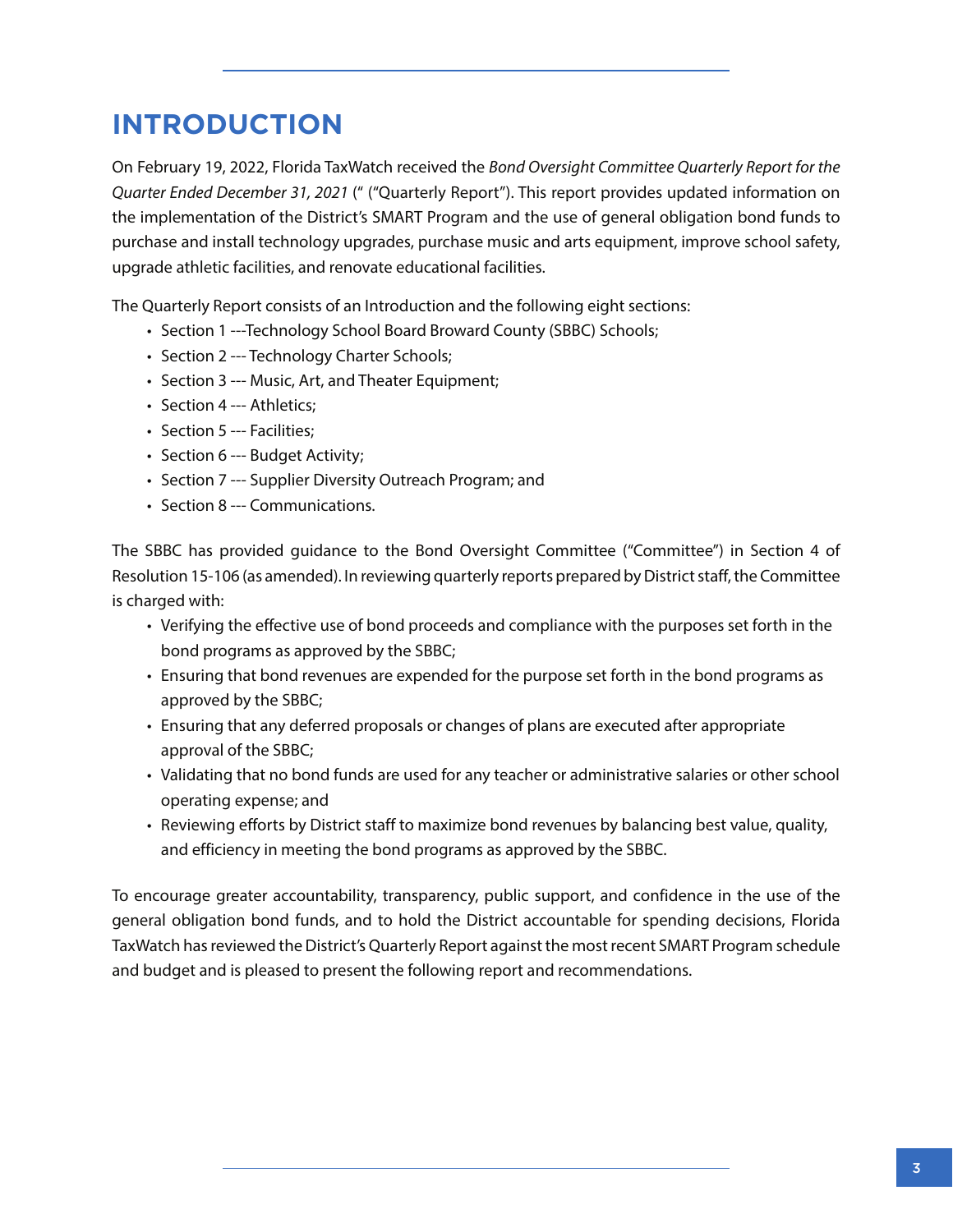## **SCHOOL SAFETY & SECURITY**

The tragic and senseless shootings at Marjory Stoneman Douglas High School in February 2018 focused attention on school safety and security. A statewide grand jury was impaneled and tasked with examining and reviewing: (1) school safety measures in Broward County and across the state; and (2) the responses of public entities to laws designed to protect schools (such as the Marjory Stoneman Douglas High School Public Safety Act).

After the shootings, the SBBC accelerated the release of funds so all remaining Single Point-of-Entry projects could be initiated ahead of schedule. All remaining Single Point-of-Entry projects were complete and operational before students returned to school in the Fall of 2019, bringing the total number of Single Point of Entry projects to 238. Additional safety improvements include such things as fire sprinklers, fire alarms, emergency exit signage/lighting improvements, fencing, and door hardware. In many cases, these improvements are bundled together as part of planned Primary Renovations projects. The District's Quarterly Report (reference page 38) identifies the status of 189 fire alarm and fire sprinkler projects (see Table 1).

|                 | Planning | <b>Design</b> | <b>Hire</b><br>Contractor | Construction | Complete/<br>Closeout | <b>Total</b> |
|-----------------|----------|---------------|---------------------------|--------------|-----------------------|--------------|
| Fire Alarms     |          | 10            | 26                        | 60           | 4                     | 100          |
| Fire Sprinklers |          |               |                           | 47           |                       | 89           |

#### TABLE 1. SCHOOL SAFETY & SECURITY

Florida TaxWatch reviewed the School Spotlights (reference pages 72 through 342) for each school to determine the status of Primary Renovations projects that included additional safety and security projects as part of the overall scope of work. Florida TaxWatch identified 126 such projects. Their completion is tied to the schedule for the Primary Renovations into which they are bundled.

The current SMART Program budget for school safety and security improvements is \$161.5 million. A summary of school safety and security budget activity through December 31, 2021, is presented in Table 2.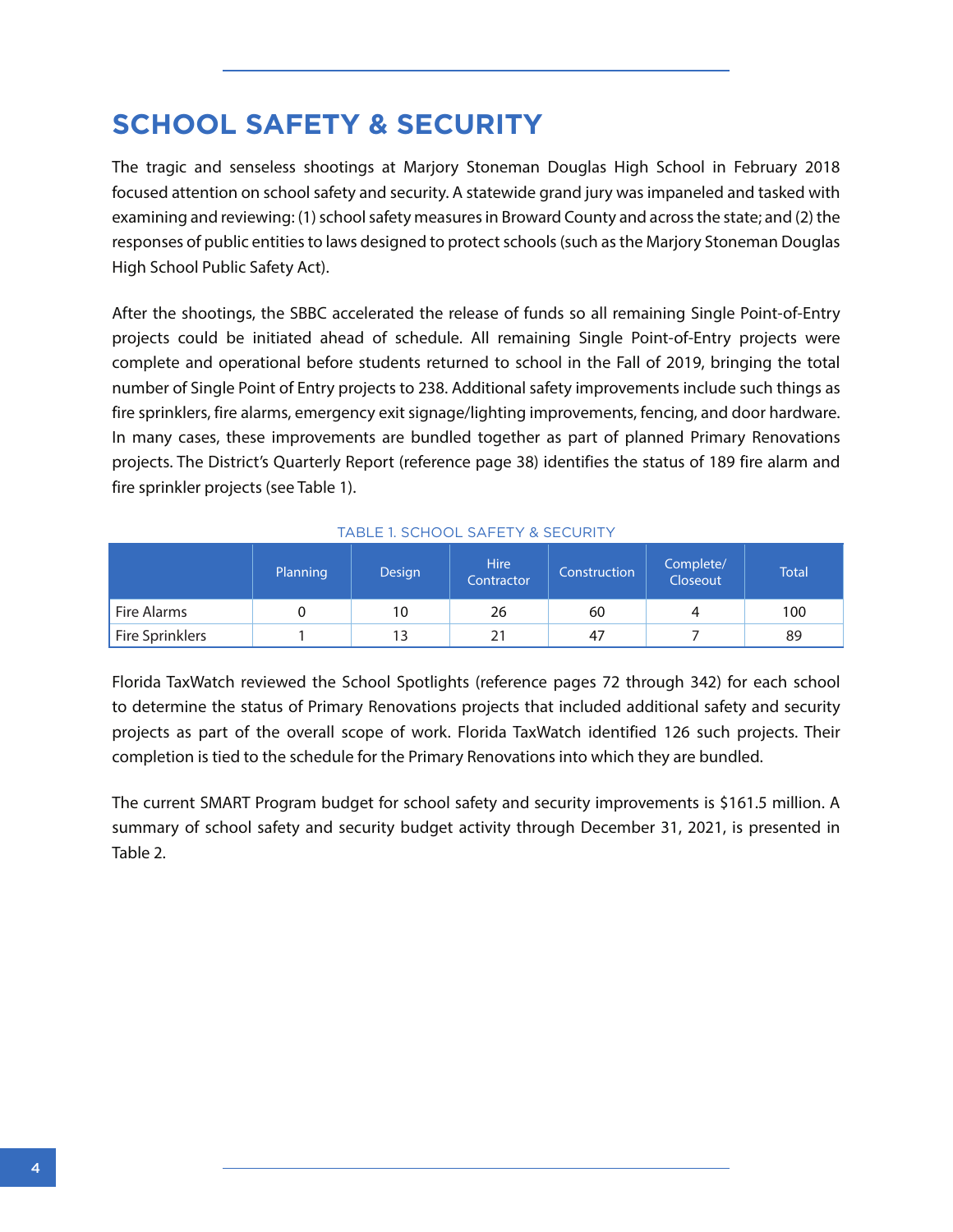|                           | Original<br><b>Budget</b> | Current<br><b>Budget</b> | <b>Prior Year</b><br><b>Expenditures</b> | <b>Commitments</b> | <b>Current Year</b><br><b>Expenditures</b> | <b>Balance</b> |
|---------------------------|---------------------------|--------------------------|------------------------------------------|--------------------|--------------------------------------------|----------------|
| <b>Financially Active</b> |                           |                          |                                          |                    |                                            |                |
| <b>GOB Funds</b>          | \$88,849,473              | \$89,606,015             | \$31,903,662                             | \$18,716,440       | \$6,564,955                                | \$32,420,958   |
| Non-GOB Funds             | \$17,107,387              | \$52,668,182             | \$19,544,993                             | \$15,838,335       | \$6,358,106                                | \$10,926,748   |
|                           |                           |                          |                                          |                    |                                            |                |
| Completed/Meets Standards |                           |                          |                                          |                    |                                            |                |
| <b>GOB Funds</b>          | \$17,917,592              | \$15,008,245             | \$13,989,620                             | \$92,900           | \$109,114                                  | \$816,611      |
| Non-GOB Funds             | \$1,679,673               | \$4,245,785              | \$3,591,506                              | \$237,579          | \$83,666                                   | \$333,034      |

### TABLE 2. SMART PROGRAM SAFETY & SECURITY PROJECT BUDGET ACTIVITY (THROUGH DECEMBER 31, 2021)

## **MUSIC, ART, AND THEATER EQUIPMENT**

The Music, Art, and Theater spend portion of the SMART Program is complete. Overall, more than 60,000 pieces of musical equipment have been ordered and delivered. A summary of the music equipment purchased through the SMART Program is provided in Table 3.

| $(Q2 2021-22)$ |         |                  |  |  |  |
|----------------|---------|------------------|--|--|--|
|                | Ordered | <b>Delivered</b> |  |  |  |
| Elementary     | 47,342  | 47,342           |  |  |  |
| Middle         | 3,847   | 3,847            |  |  |  |
| High           | 8,303   | 8,303            |  |  |  |
| Center         | 584     | 584              |  |  |  |
| <b>Total</b>   | 60,076  | 60,076           |  |  |  |

# TABLE 3. MUSIC EQUIPMENT ORDERED AND DELIVERED

The District reports that all 136 kilns have been purchased and delivered to the schools. Installation of two kilns (at the same site) awaits design approval to relocate the kilns. All planned theater upgrades have been completed at all 40 schools with full or part-time theater programs.

The current SMART Program budget for music, art, and theater equipment is \$46.2 million. A summary of SMART Program budget activity through December 31, 2021, is provided in Table 4.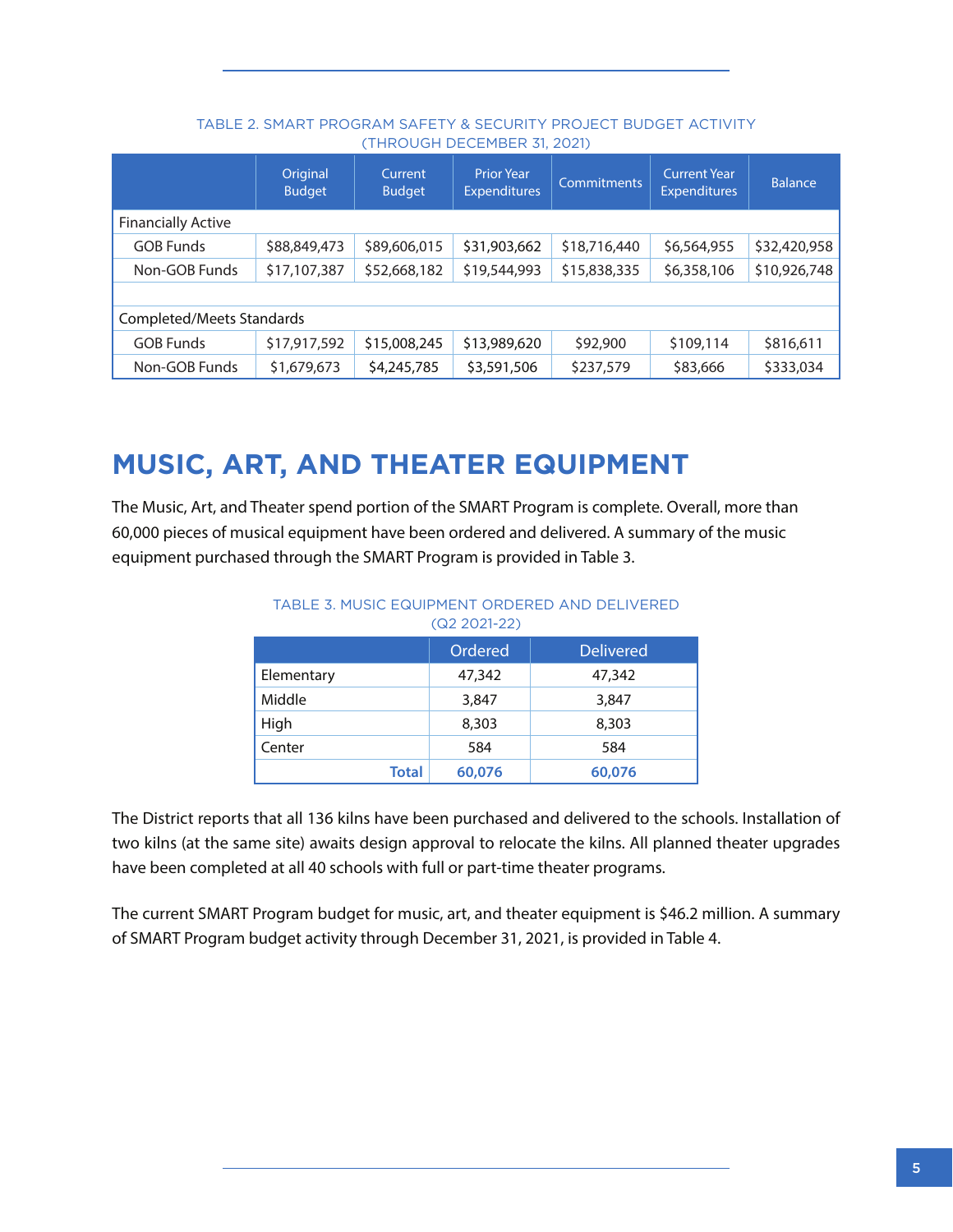|                           | Original<br><b>Budget</b> | Current<br><b>Budget</b> | <b>Prior Year</b><br><b>Expenditures</b> | <b>Commitments</b> | <b>Current Year</b><br><b>Expenditures</b> | <b>Balance</b> |
|---------------------------|---------------------------|--------------------------|------------------------------------------|--------------------|--------------------------------------------|----------------|
| <b>Financially Active</b> |                           |                          |                                          |                    |                                            |                |
| <b>GOB Funds</b>          | \$12,833,000              | \$13,127,052             | \$3,844,840                              | \$22,829,413       | \$1,322,459                                | \$5,130,340    |
| Non-GOB Funds             | \$3,055,000               | \$8,265,196              | \$1,724,066                              | \$2,284,453        | \$845,314                                  | \$3,411,363    |
|                           |                           |                          |                                          |                    |                                            |                |
| Completed/Meets Standards |                           |                          |                                          |                    |                                            |                |
| <b>GOB Funds</b>          | \$4,659,000               | \$4,659,000              | \$4,171,183                              | \$37,814           | \$39,999                                   | \$410,004      |
| Non-GOB Funds             | \$20,518,000              | \$20,106,601             | \$19,523,637                             | \$44,311           | \$36,851                                   | \$501,802      |

### TABLE 4. SMART PROGRAM MUSIC & ARTS PROJECT BUDGET ACTIVITY (THROUGH DECEMBER 31, 2021)

## **ATHLETICS**

The Athletics spend portion of the SMART Program is complete. The 15 planned track resurfacing projects at the three middle schools and 12 high schools have been completed, as of September 30, 2018, and the 30 planned weight room upgrades have been completed as of March 31, 2021.

The current SMART Program budget for Athletics is \$7.6 million. A summary of SMART Program expenditures through June 30, 2021, is provided in Table 5.

> TABLE 5. SMART PROGRAM ATHLETICS PROJECT BUDGET ACTIVITY (THROUGH DECEMBER 31, 2021)

|                           | Original<br><b>Budget</b> | Current<br><b>Budget</b> | <b>Prior Year</b><br><b>Expenditures</b> | <b>Commitments</b> | <b>Current Year</b><br><b>Expenditures</b> | <b>Balance</b> |
|---------------------------|---------------------------|--------------------------|------------------------------------------|--------------------|--------------------------------------------|----------------|
| <b>Financially Active</b> |                           |                          |                                          |                    |                                            |                |
| <b>GOB Funds</b>          | \$40,360                  | \$40,360                 | \$17,449                                 | \$18,399           | \$1,758                                    | \$2,754        |
| Non-GOB Funds             | \$5,640                   | \$33,664                 | \$10,747                                 | \$10,131           | \$6,794                                    | \$5,992        |
|                           |                           |                          |                                          |                    |                                            |                |
| Completed/Meets Standards |                           |                          |                                          |                    |                                            |                |
| <b>GOB Funds</b>          | \$7,333,000               | \$7,333,000              | \$6,438,765                              | \$122,322          | \$7,653                                    | \$764,260      |
| Non-GOB Funds             | \$121,000                 | \$211,362                | \$180,073                                | \$301              | \$563                                      | \$30,425       |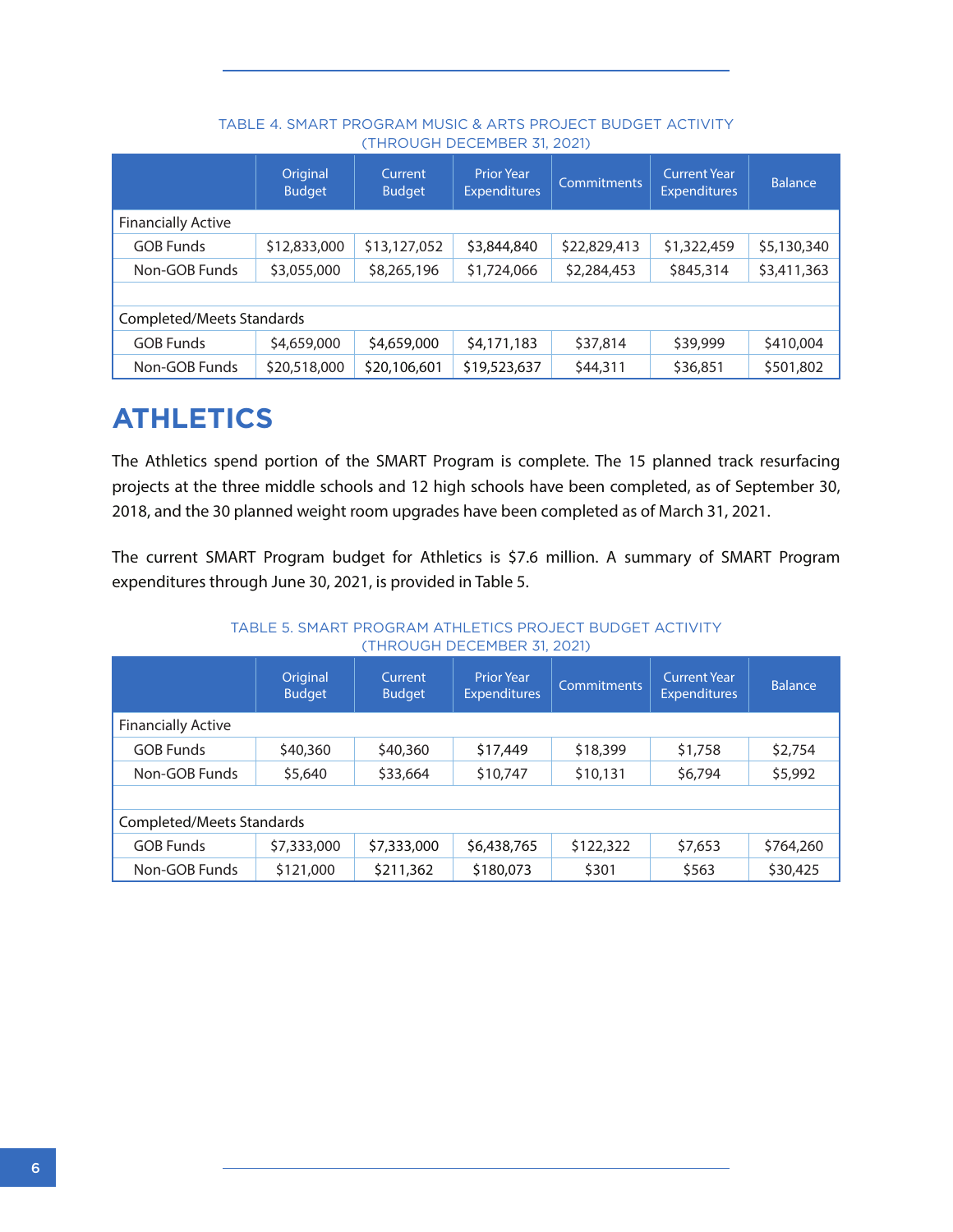## **RENOVATIONS**

## CONSTRUCTION SCHEDULE RESET

The most recent (Schedule 2020) revision to the construction schedule acknowledges that nearly all projects have been flagged and deemed at risk of schedule delays with potential budget impacts and reflects completion of most planned facility construction projects in late 2025, with remaining projects completed in Spring 2026 (a delay of an additional three years).

Figure 1, which overlays the 2020 Schedule with the previous (2018) schedule, shows that the 2020 Schedule will flatten and extend the facilities construction schedule, extending the completion dates for more than 140 planned Primary Renovations projects by more than two years.

## PRIMARY RENOVATIONS PROJECT STATUS

The District reports that 265 Primary Renovations projects are either underway or complete at Broward County schools.<sup>1</sup> Actual project construction has begun or has been completed at 169 schools. The status of the Primary Renovations projects over the past four quarters is shown in Figure 2.

When compared to Q1 2021-22, Figure 2 shows a decrease in the number of active Primary Renovations Projects in the Design Phase (42 to 33); an increase in the number of active Primary Renovations Projects in the Hire Contractor/Vendor Phase (54 to 55); and an increase in the number of active Primary Renovations Projects in the Project Construction Phase (124 to 137). Florida TaxWatch considers this to be a good sign since project delays have occurred most frequently in the Design phase. In addition, the number of Primary Renovations projects in the Construction Closeout Phase has





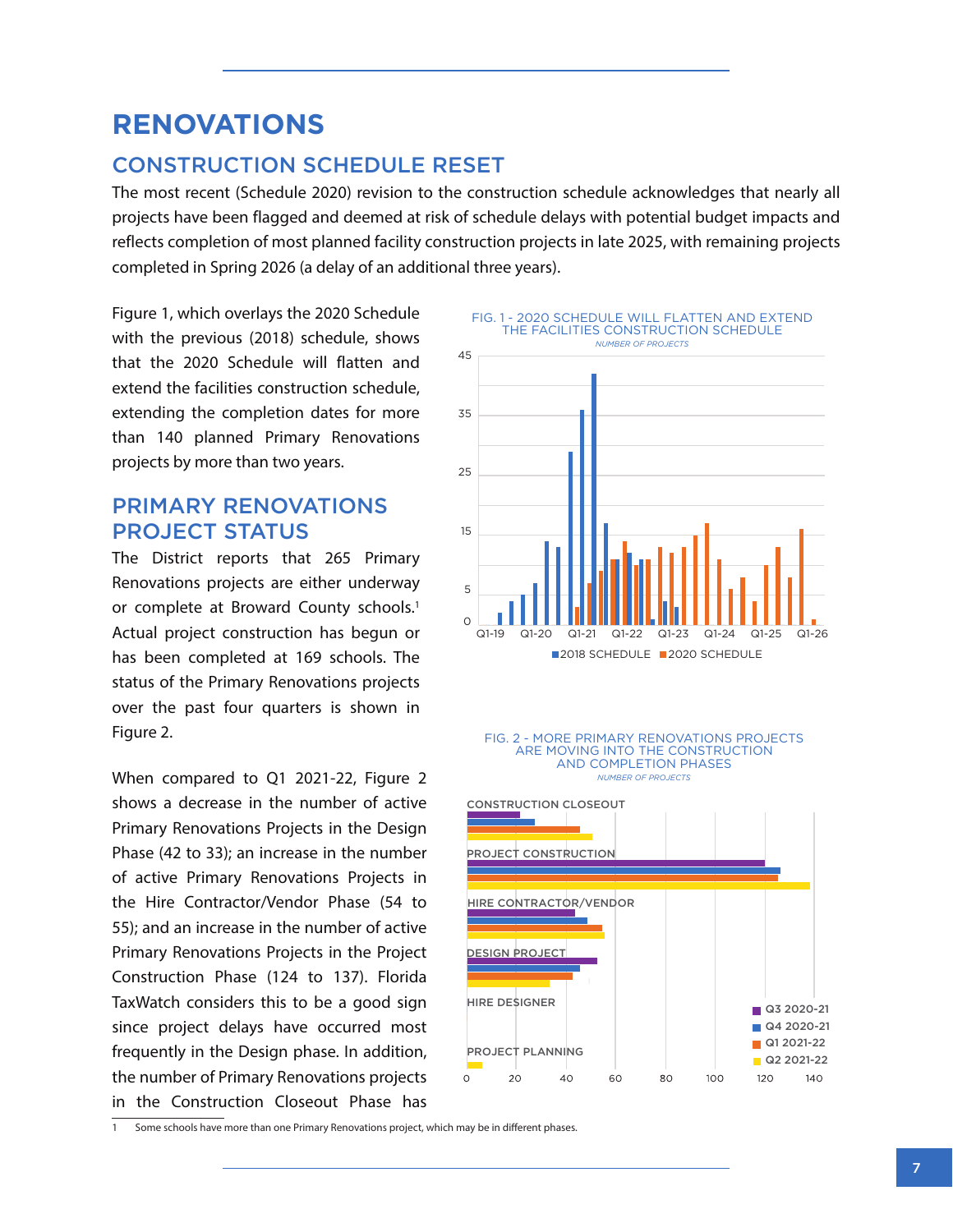increased from 45 to 50. After more than one year with no projects in the Project Planning Phase, the Q2 2021-22 Report now shows six projects being replanned.

### **RECOMMENDATION 1**

**Florida TaxWatch recommends District staff brief the Committee at its March 7, 2022, meeting on the six new projects in the Planning Phase.**

## SCHEDULE-RELATED ISSUES

Schedule issues reflect a risk of or inability to meet the planned milestone date for progressing to the next phase in the process. Schedule flags are removed once the project has regained the time and is back on its planned schedule. With the adoption of the 2020 Schedule, the list of projects flagged for schedule-related issues (i.e., delays) was effectively "wiped clean."

Despite resetting the facilities construction schedule, the District identified 26 projects (reference page 47) that, at the end of the reporting period, are experiencing schedule "variances." Of this number, 25 projects are experiencing delays and the schedule for one project was advanced. Seventeen (17) of the delayed projects are 95 percent or more completed. The District offers several reasons for these delays:

- 14 projects are substantially complete; however, the District has required additional work;
- 3 projects are experiencing delays due to errors and omissions;
- 7 projects are experiencing delays due to contractor delays; and
- 1 projects are experiencing delays due to "unforeseen circumstances."

A review of the School Spotlights for each school by Florida TaxWatch, however, identified the following 27 Primary Renovations projects that were "flagged" for schedule issues:

- Atlantic Technical College Arthur Ashe Jr. Campus (owner delays);
- Bayview Elementary School (contractor delays);
- Castle Hill Elementary School (owner delays);
- Colbert Museum Magnet School (owner delays);
- Embassy Creek Elementary School (contractor delays);
- Everglades Elementary School (owner delays);
- Forest Glen Middle School (owner delays/errors and omissions);
- Gator Run Elementary School (owner delays);
- Gator Run Elementary School (owner delays);
- Griffin Elementary School (owner delays);
- Hawkes Bluff Elementary School (owner delays);
- Lauderdale Lakes Middle School (owner delays);
- Maplewood Elementary School (owner delays/consultant delays);
- Margate Elementary School (contractor delays);
- Marjory Stoneman Douglas High School (owner delays);
- Norcrest Elementary School (errors and omissions);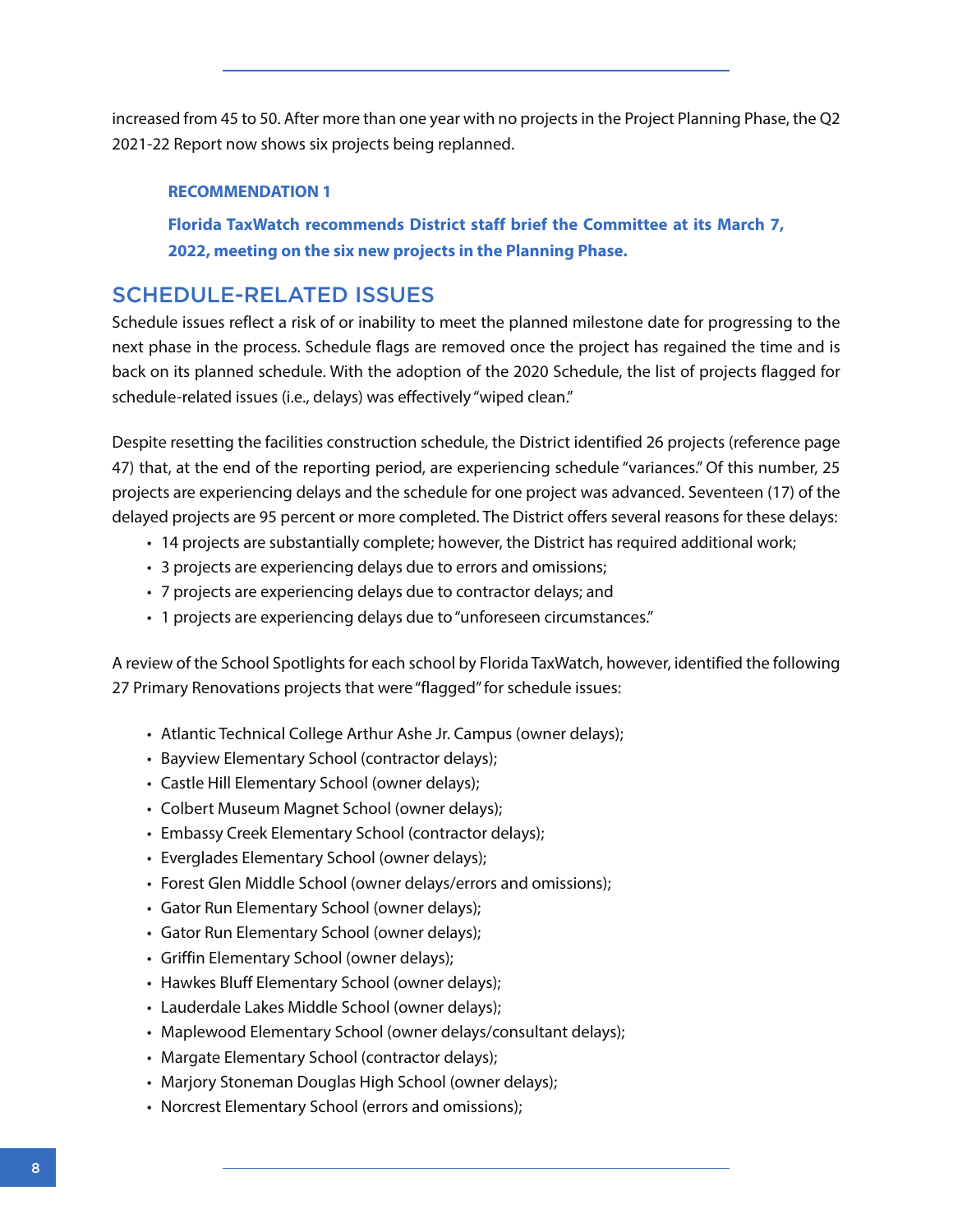- Pioneer Middle School (owner delays);
- Pompano Beach Elementary School (owner delays);
- Quiet Waters Elementary School (contractor delays);
- Ramblewood Elementary School (contractor delays);
- Rock Island Elementary School (owner delays);
- Sea Castle Elementary School (contractor delays);
- Seagull Alternative High School (contractor delays);
- Sunland Park Academy (owner delays);
- Tamarac Elementary School (errors and omissions);
- West Hollywood Elementary School (owner delays); and
- Westchester Elementary School (owner delays).

### **RECOMMENDATION 2**

**Florida TaxWatch recommends the District reconcile the apparent discrepancies between the number of delayed projects identified on page 50 of the District Report and the number of projects flagged for schedule delays on the** *School Spotlight***s.**

The *School Spotlight* forms have been revised to include an additional indicator of risk. Fashioned after a traffic signal, each *School Spotlight* includes the following assessments of risk:

- Red --- reflects a high level of risk and requires further analysis to be performed to determine whether additional redesign or other changes are required;
- Yellow --- reflects a medium level of risk and may require additional redesign or other changes; and
- Green --- reflects a low level of risk with additional actions unnecessary.

A review of the School Spotlight for each school identified 12 Primary Renovations projects that have been assigned a high level (red) of risk and three Primary Renovations that had been assigned a medium level (yellow) of risk.

### **RECOMMENDATION 3**

**Florida TaxWatch recommends District staff brief the Committee at its March 7, 2022, meeting on high-risk Primary Renovations at the following schools, including efforts to mitigate the high risk:**

- **• Atlantic Technical College Arthur Ashe, Jr, Campus;**
- **• Bayview Elementary School;**
- **• Castle Hill Elementary School;**
- **• Forest Glen Middle School;**
- **• Hawkes Bluff Elementary School;**
- **• Maplewood Elementary School;**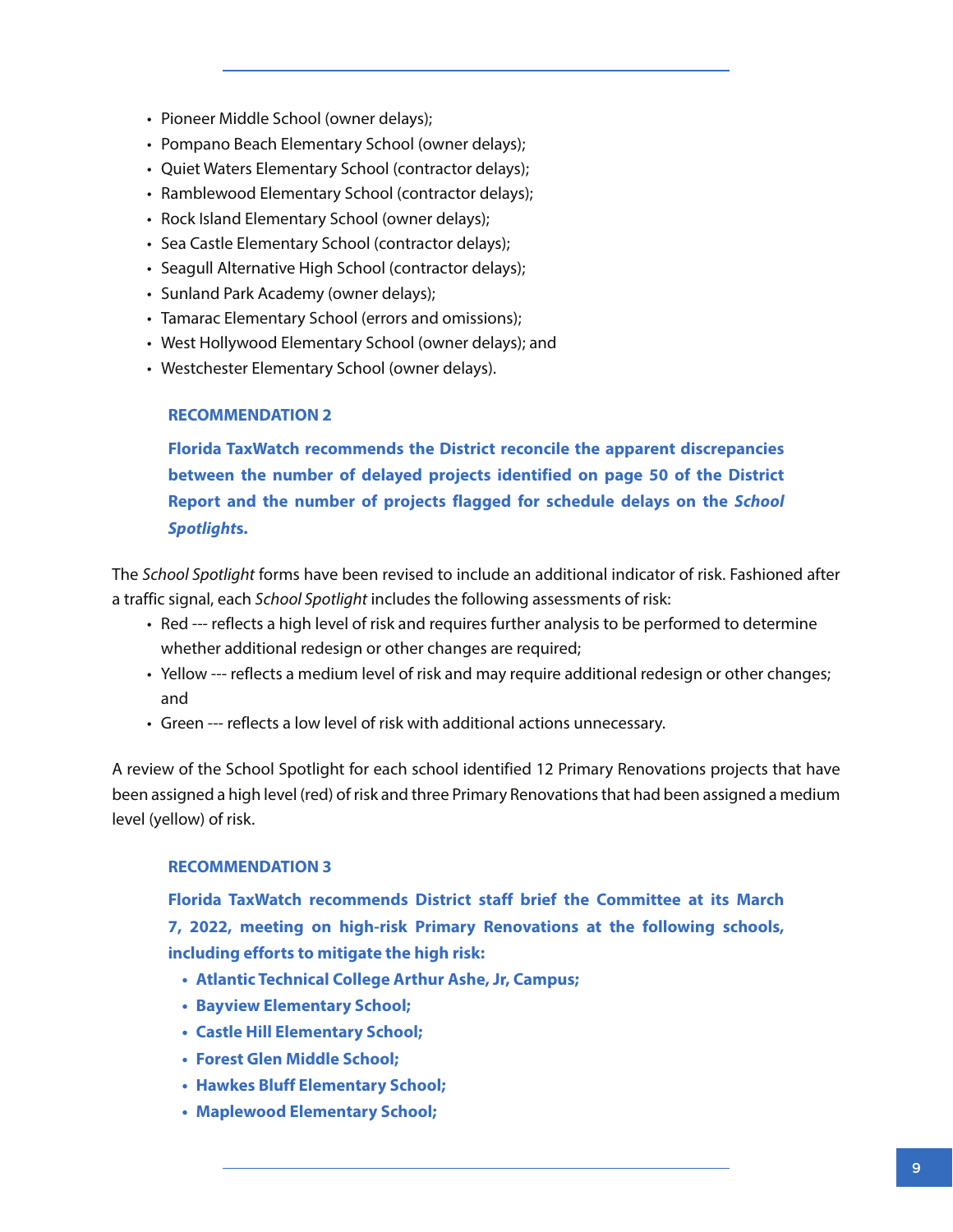- **• Pompano Beach Elementary School;**
- **• Quiet Waters Elementary School;**
- **• Ramblewood Elementary School;**
- **• Rock Island Elementary School;**
- **• West Hollywood Elementary School; and**
- **• Westchester Elementary School.**

### **RECOMMENDATION 4**

**Florida TaxWatch recommends District staff brief the Committee at its March 7, 2022, meeting on medium-risk Primary Renovations at the following schools, including efforts to mitigate the medium risk:**

- **• Embassy Creek Elementary School;**
- **• Gator Run Elementary School; and**
- **• Seagull Alternative High School.**

Concerns remain that, after resetting the facilities construction schedule last year, projects are already being flagged for schedule delays. The March 8, 2021, Committee meeting included a lengthy discussion as to why District construction projects experience such frequent and lengthy delays. Several reasons were offered, including: (1) the average amount of time required to approve change orders; and (2) the average number of times design documents go back-and-forth to the Building Department before they are approved.

## CHANGE ORDERS

It has been explained to the Committee that the average time required to navigate the change order process is 192 days. Change orders undergo review by the Change Order Review Process (CORP) to make sure they are fair and reasonable and to identify the reasons for the changes. Several rounds through CORP may be necessary to gain the necessary approvals. Once CORP approves a change order, it then goes to the SBBC for approval.

It was explained to the Committee that the SBBC has a policy that permits the Superintendent to approve change orders up to \$25,000; however, the SBBC has ostensibly given "verbal direction" to the Superintendent not to approve any change orders. It should be noted that, according to District staff, approximately 85 percent of all change orders are below the \$25,000 threshold.

As projects move from the Design Phase to the Construction Phase, the District tracks change orders as they occur and reports their relative impact. The District reports 77 change orders (reference pages 39-46) were approved by the SBBC during Q2 2021-22 (see Table 6). Of these change orders, ten either involved no net increase or decrease in funds or involved a credit (e.g., tax credits, de-scoping a project, etc.) The remaining 67 change orders involved the approval of additional funds by the SBBC.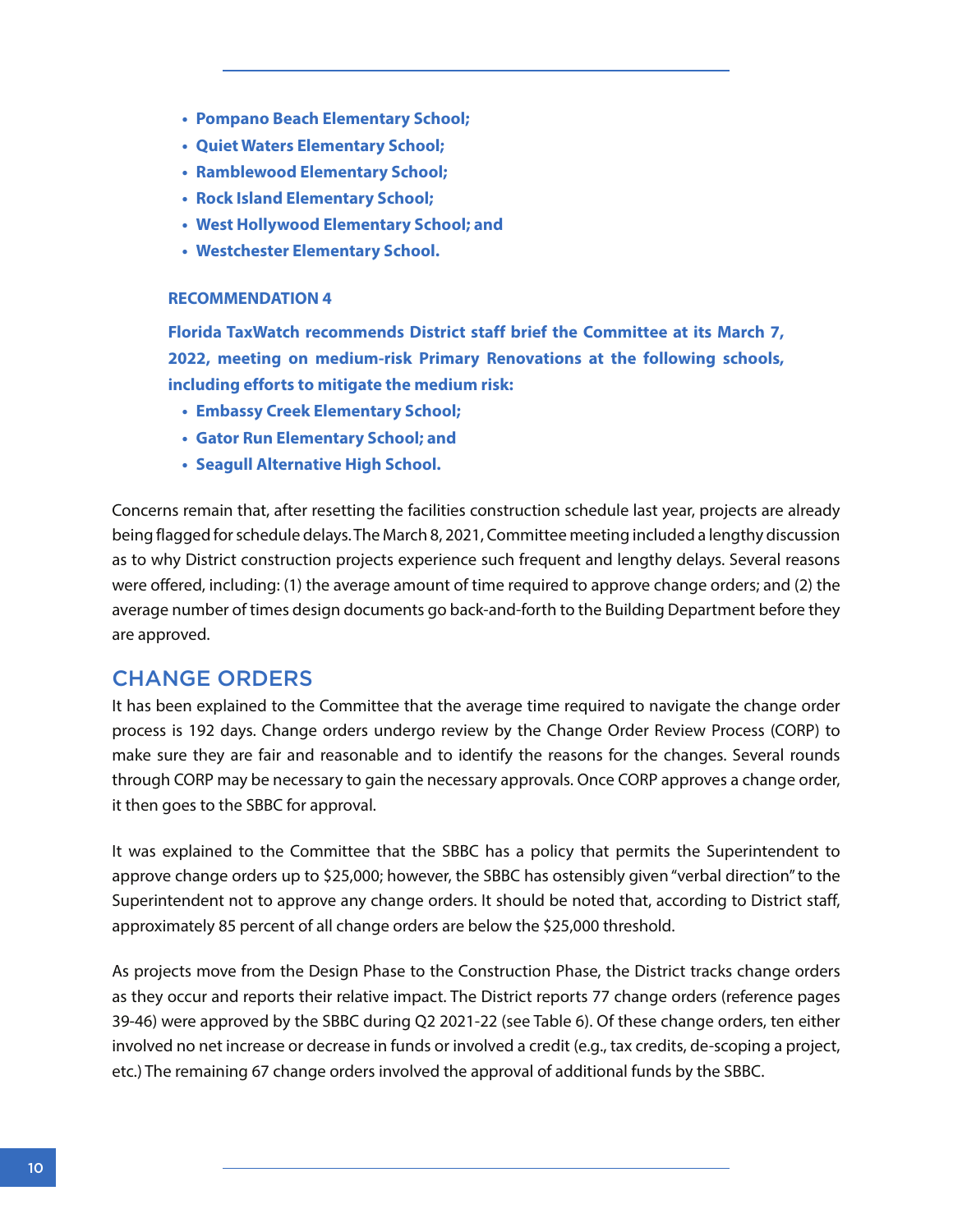|                             | Ordered | <b>Delivered</b> |
|-----------------------------|---------|------------------|
| Owner Request               | 24      | 31.2%            |
| <b>Consultant Omission</b>  | 19      | 24.7%            |
| <b>Unforseen Conditions</b> | 11      | 14.3%            |
| <b>Consultant Error</b>     | 23      | 29.9%            |
| <b>Tax Savings</b>          | U       | $0.0\%$          |
| Total                       | 77      | 100%             |

#### TABLE 6. CHANGE ORDERS Q2 2021-22

For those 67 change orders requiring additional funding, the amounts ranged from \$439 to \$139,014. Of these, 52 (77 percent) were less than \$25,000, the threshold below which the SBBC could delegate authority to approve change orders, thereby speeding up the process. In previous reports, Florida TaxWatch has recommended the SBBC exercise its delegation of authority to permit the Superintendent or other senior staff member to approve change orders below the \$25,000 threshold. Both District staff and the Committee have urged the SBBC at workshops to delegate authority for change order approval as a means to speed up the review process; however, the SBBC has shown little or no appetite to delegate authority to approve change orders.

Florida TaxWatch considers the SBBC's unwillingness to delegate authority to approve change orders that are less than \$25,000 to be an inefficient use of limited staff, time, and other resources. At the Committee's December 13, 2021, meeting, Ms. Langan (AECOM) mentioned that a proposal had been prepared for consideration by the SBBC that would permit the SBBC to delegate authority to approve change orders that are less than \$15,000. Had this policy been in effect, 45 of the 67 change orders requiring additional funding would have been below the proposed \$15,000 threshold.

### **RECOMMENDATION 5**

## **Florida TaxWatch recommends the SBBC delegate authority to approve change orders to the Superintendent or other senior official.**

Most change orders are the result of unforeseen conditions; however, only 11 of the 77 change orders approved during Q2 2021-22 were due to unforeseen conditions. It is important to note that more than one-half (55 percent) of the change orders approved during Q2 2021-22 were due to either an omission or error by the consultant. The additional cost to the District is more than \$715,000. Over the past two reporting periods, change orders approved by the SBBC that were due to errors or omissions by consultants totaled more than \$1.3 million. At the September 27, 2021, meeting, Committee members made clear their expectations that any misspent funds be recovered by the District.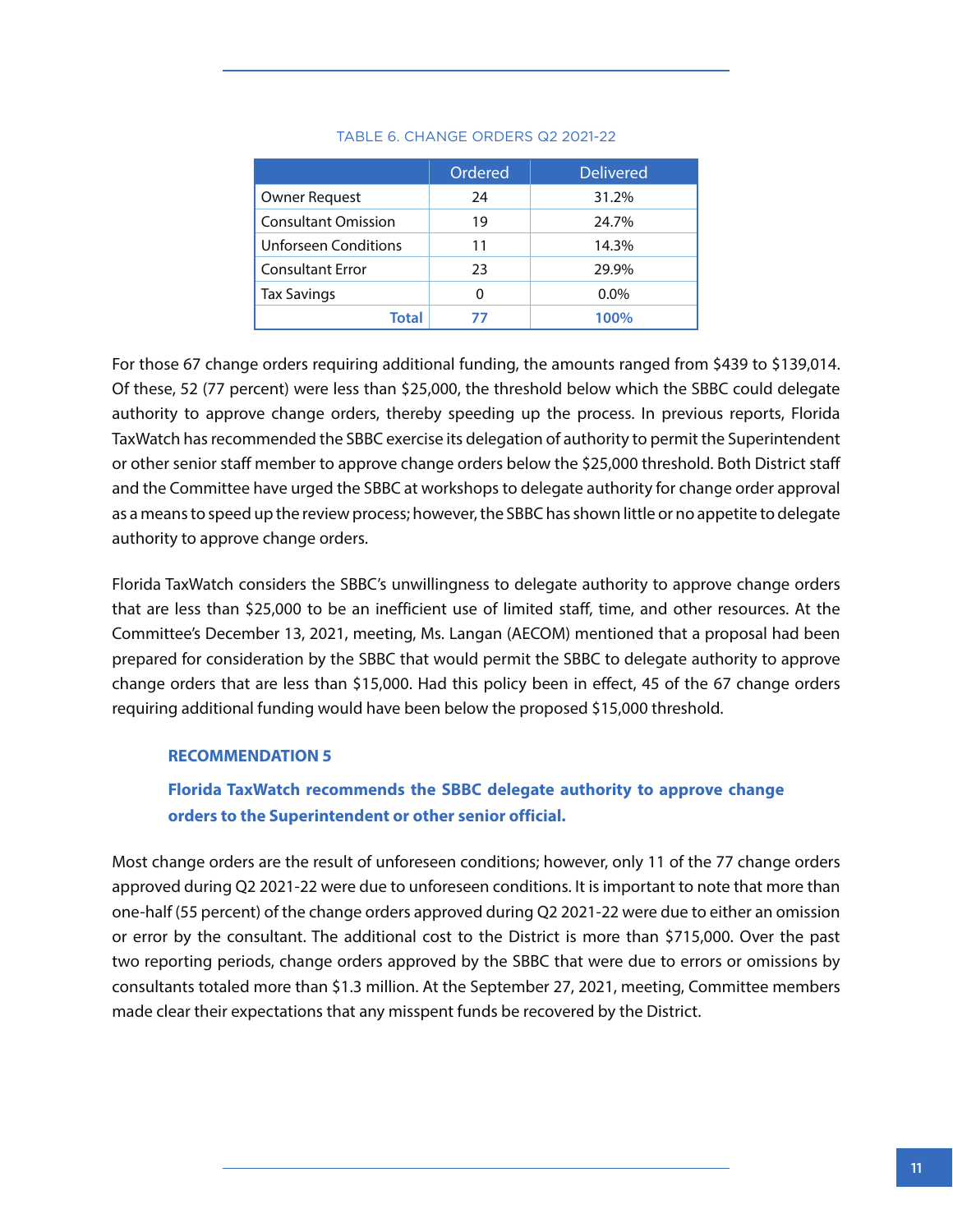#### **RECOMMENDATION 6**

**Florida TaxWatch recommends District staff brief the Committee at its March 7, 2022, meeting on efforts to recover change order funds that are the result of consultant omissions or consultant errors.**

### BUILDING DEPARTMENT DELAYS

Much has been written about the delays experienced in the Design Phase, which Florida TaxWatch has previously referred to as the "pig in the python." At the September 27, 2021, Committee meeting, Ms. Langan (AECOM) explained that the 2018 schedule (shown in orange in Figure 1) was based on the assumption that design documents would be reviewed twice by the Building Department before approval. The actual number of building department reviews of design documents was trending at nine or ten reviews, which would have pushed back the completion of the planned renovations back into 2027. The 2020 Schedule, which envisions the completion of the planned renovations in late 2025 or early 2026, assumes five building department reviews. Committee members have expressed and reiterated their opposition to the 2020 Schedule reset and any subsequent resets because "that obscures how far behind some of these projects really are."

Revisions to the School Spotlight for each school (reference pages 72 through 342) now permit the taxpayer to better visualize and understand the amount of time that any given Primary Renovations project spends in the Design Phase. Florida TaxWatch looked at the amount of time each Primary Renovations project either spent in, or is expected to spend in, the Design Phase. The amount of time each Primary Renovations project either spent in, or is expected to spend in, the Design Phase (as identified on each school's School Spotlight) ranges from one quarter to 23 quarters, or from three months to more than five years. TaxWatch calculated a median value of 9.0 quarters, or 27 months. This means that 50 percent of the Primary Renovations projects spent more (or less) than 27 months in the Design Phase.

In response to a recommendation by Florida TaxWatch that District staff brief the Committee on steps taken to reduce the frequency and length of construction delays, the District's Q1 2021-22 Report and Q2 2021-22 Report identify steps taken; however, it is unclear how much of an effect these actions have had on the frequency and length of construction delays. This is critical since the 2020 Schedule is based upon the assumption that there will be five Building Department reviews instead of nine to ten reviews (current trend).

## BUDGET-RELATED ISSUES

Budget issues reflect a need for School Board approval of an increase in funding based on bid and/or change order results. When the School Board approves the necessary budget increase, the Budget flags are removed from the school's School Spotlight.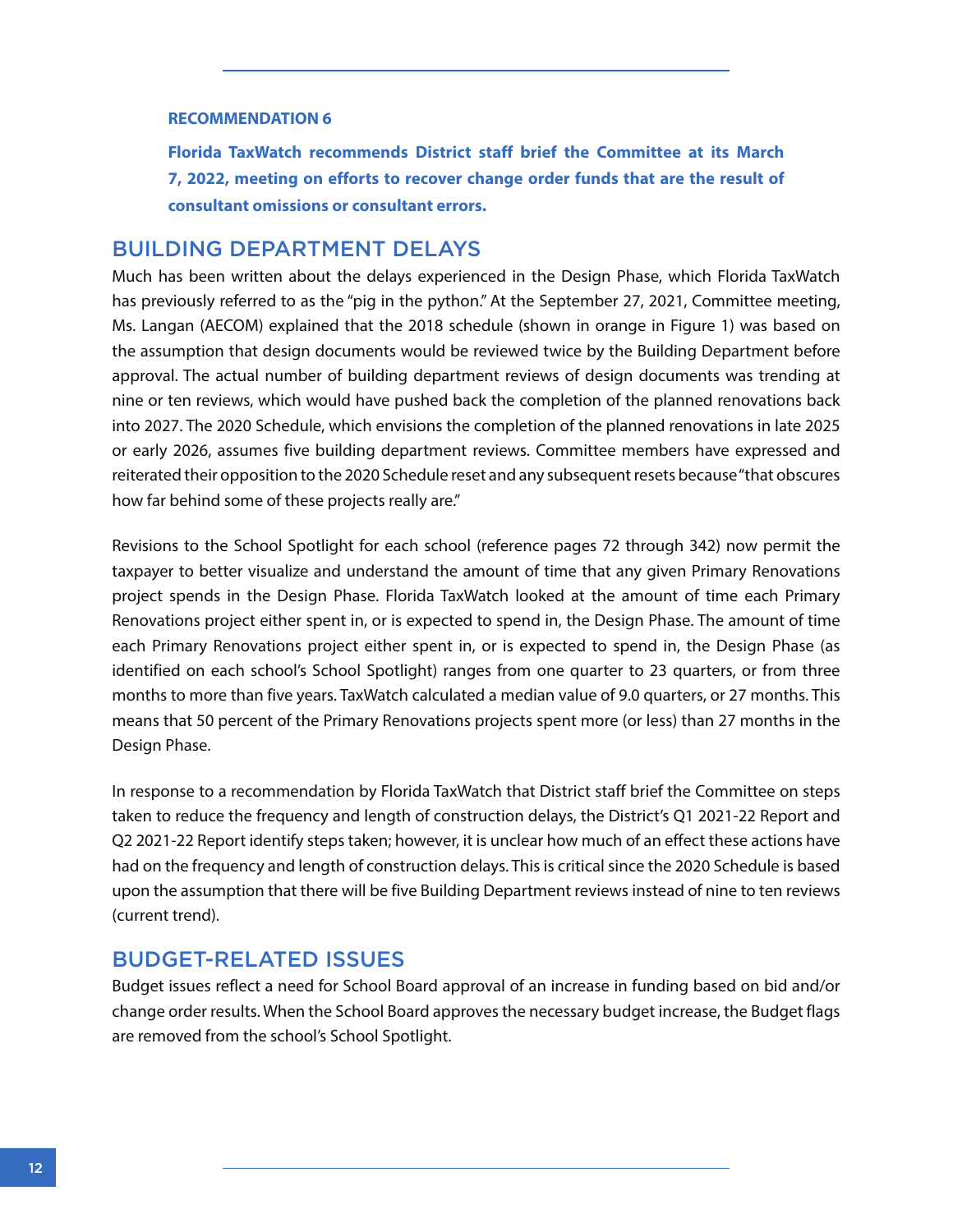Florida TaxWatch reviewed each School Spotlight and identified the following 18 Primary Renovations projects that have been flagged for budget-related reasons.

- Annabel C. Perry PreK-8 (budget adjustment);
- Bair Middle School (budget adjustment);
- Castle Hill Elementary School (budget adjustment);
- Coral Glades High School (budget adjustment);
- Crystal Lake Middle School (budget adjustment);
- Hallandale Magnet High School (budget adjustment);
- Lauderdale Lakes Middle School (budget adjustment);
- Lauderhill 6-12 STEM-MED Magnet School (budget adjustment);
- Lauderhill 6-12 STEM-MED Magnet School (budget adjustment);
- Miramar High School (budget adjustment);
- Nova Blanche Forman Elementary School (budget adjustment);
- Oriole Elementary School (budget adjustment);
- Park Ridge Elementary School (budget adjustment);
- Parkway Middle School (budget adjustment);
- Plantation Park Elementary School (budget adjustment);
- Ramblewood Elementary School (budget adjustment);
- Stranahan High School (budget adjustment); and
- Wilton Manners Elementary School (budget adjustment)

## HOLDING VENDORS ACCOUNTABLE

Florida TaxWatch has included recommendations in previous reports to the Bond Oversight Committee that the District identify actions taken to enforce the terms and conditions of contracts with design firms, vendors, and contractors. The Q2 2021-22 Facilities Report includes a "running list" of financial penalties that have been collected from firms for delays (reference page 48). The District reports that it has recovered \$731,650 in penalties from an unspecified number of architects/engineers who experienced delays in the Design Phase.

## THE "BIG 3" SCHOOLS

As previously recommended by Florida TaxWatch, the District has provided a more balanced and accurate "snapshot" of the status of facilities renovation projects at the Big 3 schools. The status of the Primary Renovations and other projects is identified, and key milestones and their target completion dates are identified:

**• Blanche Ely High School ---** the District reports that the Primary Renovations are nearing completion, with final inspections in progress. Substantial completion is scheduled for Q2 of Calendar year 2022 and final completion is scheduled for Q3 of calendar year 2022. The School Spotlight suggests that activities are on schedule and the risk is low. Completed work includes the media center; outdoor dining structure; chiller plant replacement; Building 1 roofing repairs, water piping, air handling unit replacement, and ceiling installation; Building 2 STEM Lab, restroom, roofing, HVAC and fire sprinklers; Building 4 HVAC chiller; Building 14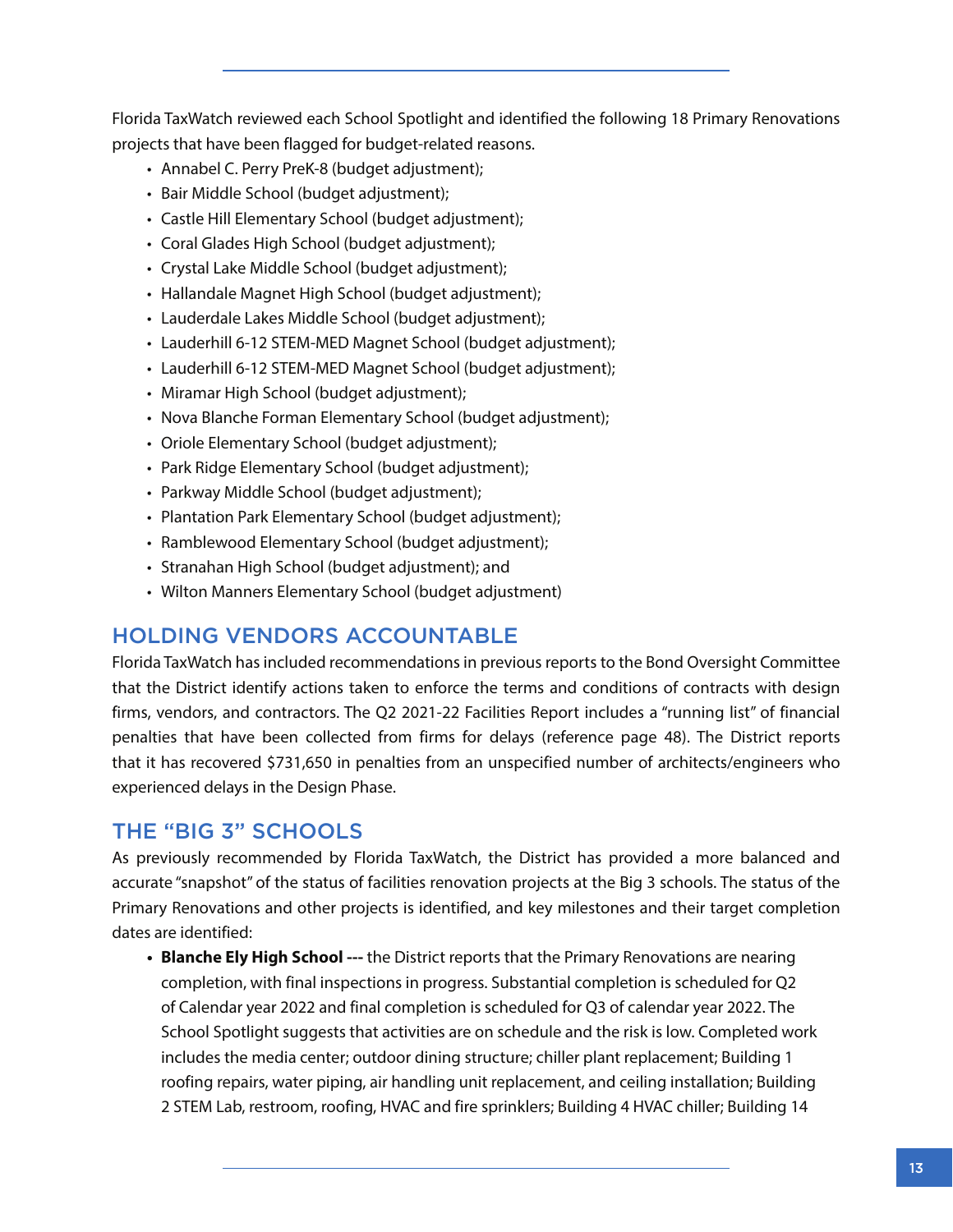ADA restroom, HVAC, and ADA lift; Building 15 HVAC duct heater; Building 17 exterior ADA improvements and HVAC; Building 18 roofing repairs and STEM lab; and Building 26 STEM lab.

- **• Northeast High School ---** the District reports that Phase 1 of the Primary Renovations project is scheduled for substantial completion in Q1 of calendar year 2023 and final completion in Q2 of calendar year 2023 (reference page 34). Completed work includes the weight room renovations; Building 1 science labs; Building 3 restroom, electrical and ceiling tile installation; and Building 12 fire alarm and roofing. In the District's Q1 2021-22 Report, substantial completion of Phase 2 (new classroom addition) was scheduled for Q3 of calendar year 2023. The Q2 2021-22 Report, however, pushes this date back to Q4 of calendar year 2023, a delay of one quarter. No final completion date is identified. The District offers no reason for this delay, and there is no schedule flag on the School Spotlight.
- **• Stranahan High School ---** the District reports that the Primary Renovations (Phase 1) is scheduled for substantial completion in Q1 of calendar year 2022 and final completion in Q2 of calendar year 2022. Completed work includes Building 1 HVAC and roofing; Building 4 Media Center, HVAC, and roofing; Building 5 roofing, restrooms, and HVAC; Building 6 STEM Lab, HVAC, and roofing; Building 7 roofing, interior work, and HVAC; Building 9 restrooms, fire protection, and HVAC; Building 15 HVAC; and Building 23 STEM Lab. Roofing repairs remain ongoing.

### **RECOMMENDATION 7**

**Florida TaxWatch recommends District staff brief the Committee on the additional delay in completing Phase 2 of the Primary Renovations project at Northeast High School and include in the "Big 3 Schools Update" section of the Q3 2021-22 Report a final completion date for Phase 2 (new classroom addition).**

## SCHOOL CHOICE ENHANCEMENT PROGRAM

The District reports that School Choice Enhancement Program (SCEP) projects are underway or complete at 230 schools. SCEP projects are budgeted at \$100,000, and the scope of the capital project (e.g., electronic marquees, shade structures, playgrounds, etc.) is determined by a vote of the teachers, staff, and parents of students at the school.

As of December 31, 2021, the number of SCEP projects in the Planning Phase decreased from nine to seven. The second phase (Implementation) includes selection and procurement. There are currently 59 schools in the second phase, down from 60 in Q1 2020- 21. The third phase (Completion) occurs when

FIG. 3 - THE DISTRICT CONTINUES TO MAKE PROGRESS IMPLEMENTING SCEP PROJECTS *NUMBER OF PROJECTS*

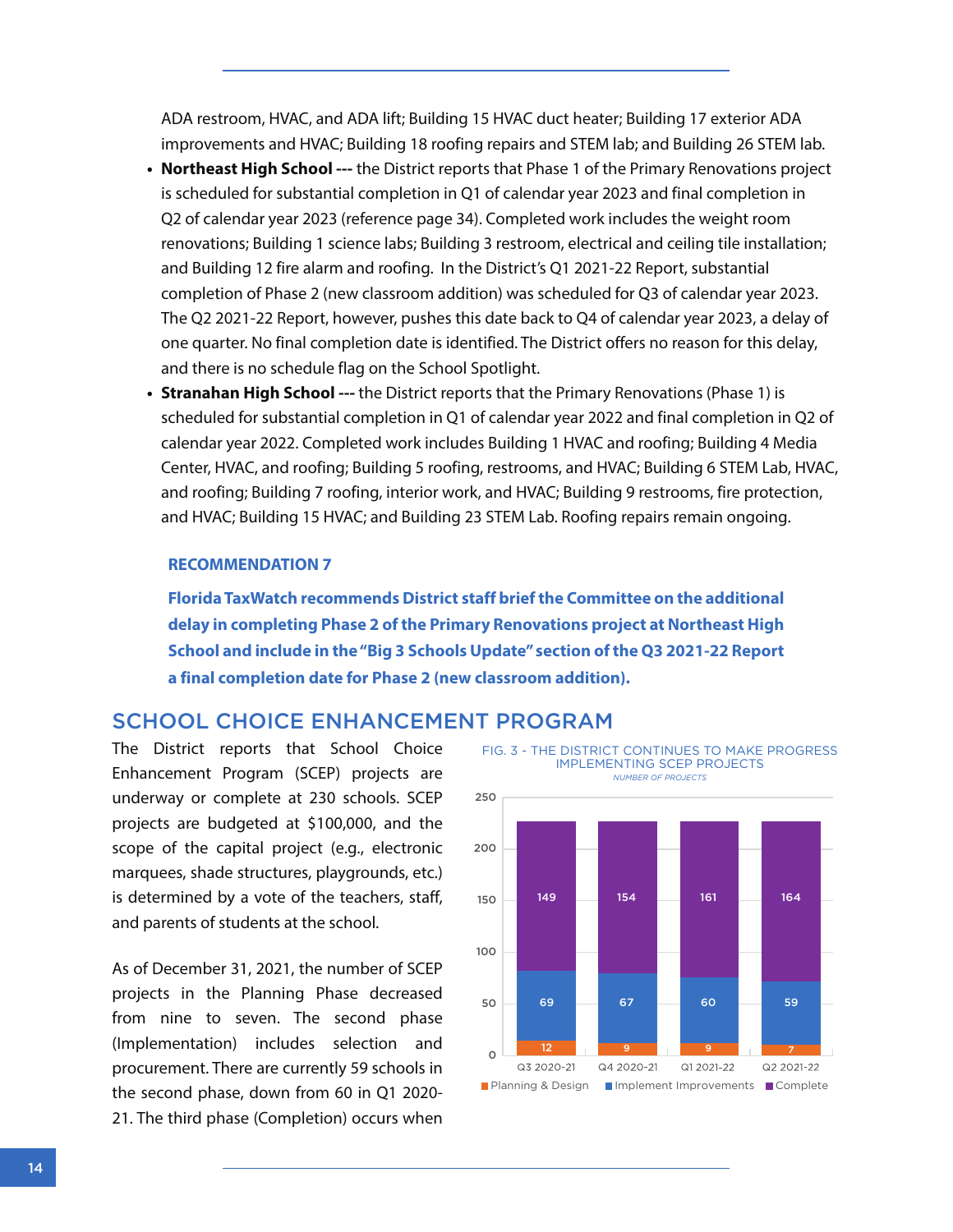all items have been delivered and installed. There are 164 schools with completed SCEP projects, up from 161 in Q1 2021-22. As shown in Figure 3, the number of SCEP projects that are in the Planning and Design Phase has decreased over the past four quarters and the number of Completed projects has increased.

The current SMART Program budget for facility renovations is \$1.132 billion. A summary of SMART Program expenditures for facility renovation through December 31, 2021 is provided in Table 7.

|                           | Original<br><b>Budget</b> | Current<br><b>Budget</b> | <b>Prior Year</b><br><b>Expenditures</b> | <b>Commitments</b> | <b>Current Year</b><br><b>Expenditures</b> | <b>Balance</b> |
|---------------------------|---------------------------|--------------------------|------------------------------------------|--------------------|--------------------------------------------|----------------|
| <b>Financially Active</b> |                           |                          |                                          |                    |                                            |                |
| <b>GOB Funds</b>          | \$543,482,875             | \$547,297,928            | \$209,758,604                            | \$137,844,352      | \$42,788,204                               | \$156,906,768  |
| Non-GOB Funds             | \$67,038,969              | \$372,745,661            | \$122,083,114                            | \$110,123,270      | \$39,788,488                               | \$100,750,789  |
|                           |                           |                          |                                          |                    |                                            |                |
| Completed/Meets Standards |                           |                          |                                          |                    |                                            |                |
| <b>GOB Funds</b>          | \$86,095,700              | \$85,802,862             | \$75,209,785                             | \$2,094,407        | \$2,492,664                                | \$6,006,006    |
| Non-GOB Funds             | \$35,077,867              | \$88,955,905             | \$73,662,517                             | \$2,207,082        | \$3,276,970                                | \$9,809,336    |

TABLE 7. SMART PROGRAM RENOVATIONS PROJECTS BUDGET ACTIVITY (THROUGH DECEMBER 31, 2021)

## **TECHNOLOGY**

The Technology spend portion of the SMART Program has been completed. As of June 30, 2018, the planned SMART technology deployment has been fully completed for all 230 SBBC schools. The planned charter school SMART Program technology projects were completed as of March 31, 2017. The District reports that all SBBC schools now comply with the District's standard of 1 computer for every 3.5 students. With the additional computers purchased with SMART Program funds, the District-wide average ratio of students to computers is now 2:1. A summary of SMART Program Technology purchases for traditional SBBC and charter schools is provided in Table 8.

| TABLE 8. SCHOOL TECHNOLOGY PURCHASES |                     |                        |              |  |  |  |
|--------------------------------------|---------------------|------------------------|--------------|--|--|--|
| <b>Items</b>                         | <b>SBBC Schools</b> | <b>Charter Schools</b> | <b>Total</b> |  |  |  |
| <b>Student Laptops</b>               | 64,455              | 5,086                  | 69,541       |  |  |  |
| <b>Teacher Laptops</b>               | 13,333              | 1,417                  | 14,750       |  |  |  |
| Desktops                             | 5,051               | 1,712                  | 6,763        |  |  |  |
| <b>Tablets</b>                       | 523                 | 3,099                  | 3,622        |  |  |  |
| <b>Computer Carts Trays</b>          | 1,066               | 316                    | 1,382        |  |  |  |
| <b>Wireless Access Points</b>        | 13,166              | 0                      | 13,166       |  |  |  |
| Category 6 Cable Drops               | 12,738              | 0                      | 12,738       |  |  |  |
| Digital Classrooms                   | 0                   | 1,347                  | 1,347        |  |  |  |
| <b>Accessories &amp; Peripherals</b> | 0                   | 3,394                  | 3,394        |  |  |  |

#### TABLE 8. SCHOOL TECHNOLOGY PURCHASES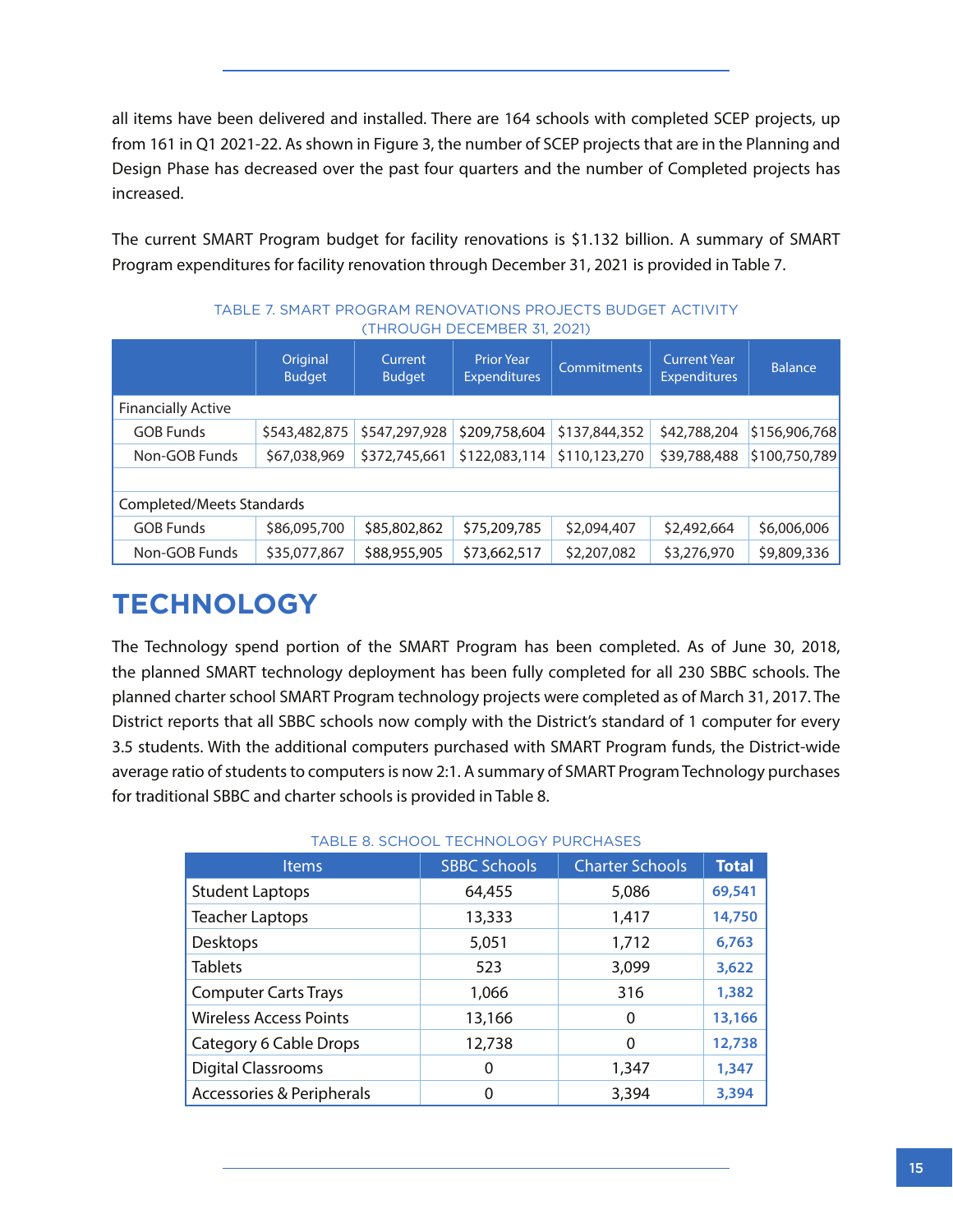With the replacement of Uninterrupted Power Supply (UPS) devices and computer batteries, the following TSSC infrastructure upgrades (to support upgrades for school networks and computer expansion) have been completed:

- Implement a new "Next Generation Firewall" at the District's Internet perimeter;
- Improve the speed and capacity of the systems that manage and balance the Internet traffic pattern and load distribution;
- Upgrade the application-specific load balancing system;
- Improve the reliability of critical network services and systems;
- Improve the speed and capacity of the core network;
- Replace the out-of-service tape back-up system with a virtual back-up tape solution;
- Replace the existing automatic call distribution system with one that will be integrated into the District's current voice application system;
- Relocate and build storage for offsite disaster recovery;
- Replace disk storage that supports the Enterprise Resource Planning (ERP) system;
- Implement enhanced content filters;
- Build firewall internet capacity;
- Update data network infrastructure;
- Address the immediate need for additional storage space;
- Upgrade systems that support the Student Information System and Data Warehouse;
- Provide additional capacity to support Internet growth and security requirements;
- Replace/upgrade back-up to an enterprise solution;
- Provide additional hardware to support centralized management tools Local Area Network endpoints (laptops/desktops); and
- Replace UPS devices and computer batteries at all schools and District sites as needed.

A January 2021 independent audit of the SBBC's compliance with its purchasing policies and requirements related to the purchase of technology devices concluded that, although the purchase of technology devices comports with the Technical Advisory Committee's recommendations and specifications and meets budgetary requirements, the reliability of the equipment purchased was called into question.

> *"The SBBC purchase of Lenovo equipment (laptops and tablets) ultimately prove not to hold their initial quality several months after actual usage by students and teachers… The evidence of over 10,000 support tickets adds more credence to the notion of SBBC procuring more robust equipment going forward."2*

The current SMART Program budget allocates \$68.5 million to purchase computer devices and hardware for SBBC schools and charter schools, and to fund upgrades at the Technology and Support Service Center (TSSC) necessary to support the additional computer devices and hardware.

<sup>2</sup> HCT Certified Public Accountants and Consultants, LLC, "The School Board of Broward County, Florida, Bid #16-059E – IT Technology Devices Agreed-Upon Procedures Report," January 22, 2021.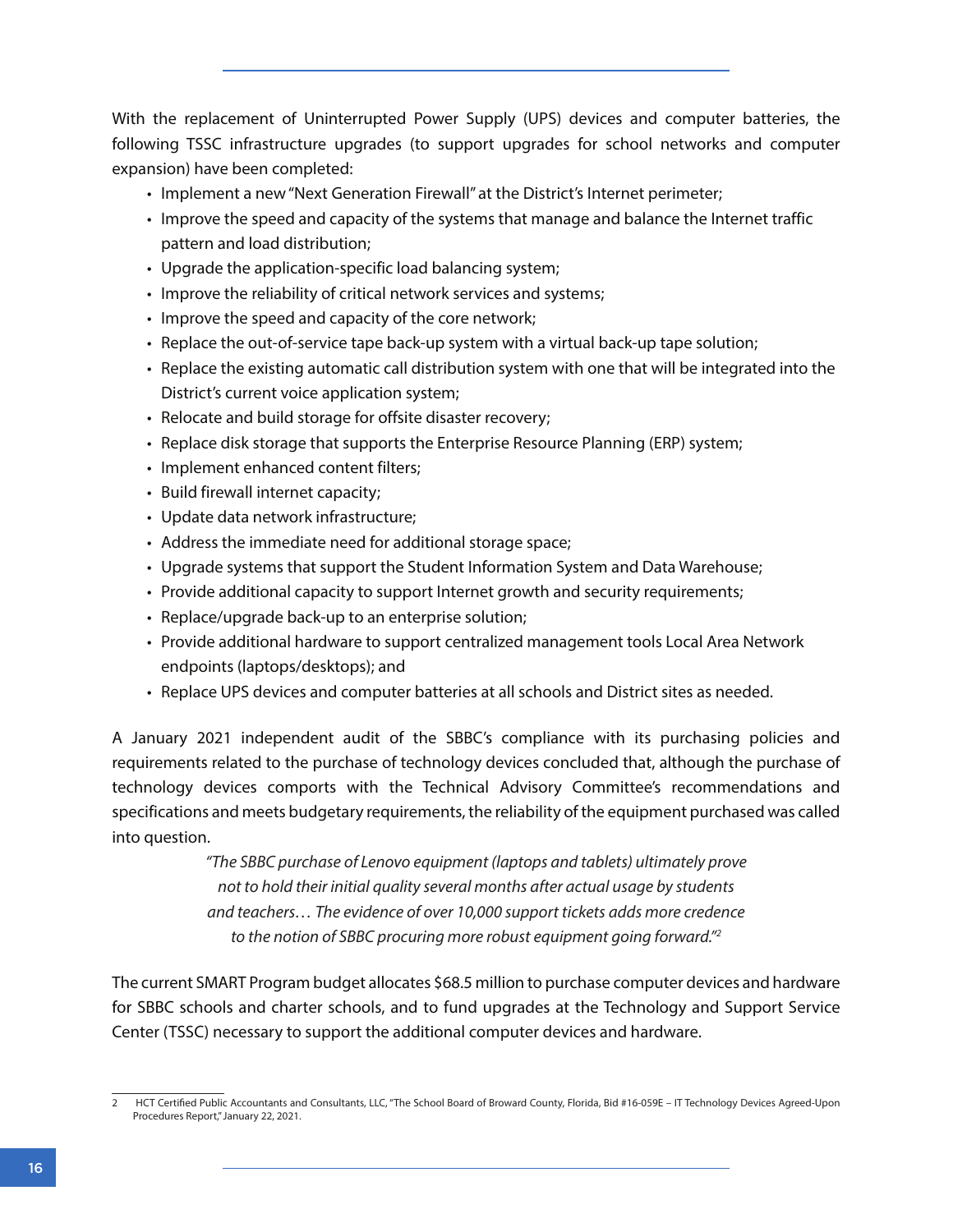The current SMART Program budget for technology upgrades is \$68.5 million. A summary of SMART Program budget activity through December 31, 2021, is provided in Table 9.

|                           | Original<br><b>Budget</b> | Current<br><b>Budget</b> | <b>Prior Year</b><br><b>Expenditures</b> | <b>Commitments</b> | <b>Current Year</b><br><b>Expenditures</b> | <b>Balance</b> |
|---------------------------|---------------------------|--------------------------|------------------------------------------|--------------------|--------------------------------------------|----------------|
| <b>Financially Active</b> |                           |                          |                                          |                    |                                            |                |
| <b>GOB Funds</b>          | \$11,000,000              | \$11,000,000             | \$10,933,757                             | \$59,326           | \$5,880                                    | \$1,037        |
| Non-GOB Funds             | \$0                       | \$0                      | \$0                                      | \$0                | \$0                                        | \$0            |
|                           |                           |                          |                                          |                    |                                            |                |
| Completed/Meets Standards |                           |                          |                                          |                    |                                            |                |
| <b>GOB Funds</b>          | \$27,489,000              | \$25,825,538             | \$25,825,538                             | \$0                | \$0                                        | \$0            |
| Non-GOB Funds             | \$42,343,000              | \$37,900,084             | \$37,898,472                             | \$0                | \$0                                        | \$1,612        |

### TABLE 9. SMART PROGRAM TECHNOLOGY PROJECTS BUDGET ACTIVITY (THROUGH DECEMBER 31, 2021)

## **BUDGET ACTIVITY**

## BUDGET

The District Quarterly Report provides expenditure information for financially active projects as well as projects that have been completed. The 2020 Schedule includes SMART Program activity through the

end of calendar year 2025 and possibly into 2026, which necessitates a longer financial outlook. As previously recommended by Florida TaxWatch, the District has included in the Q2 2021-22 Report SMART Program budget allocations for years 9 (FY 2022-23) through 11 (FY 2024-25).

The SMART Program total budget has increased from \$1.384 billion in Q1 2021-22 to \$1.415 billion in Q2 2021-22, a net increase of \$31.0 million (see Figure 4). This includes the \$800 million in general obligation bond (GOB) funding and \$535.0 million in non-GOB



capital project funding (capital millage and impact fees). This represents an increase of about \$427.6 million over the original budget of \$987.4 million (\$800 million GOB funds plus \$187.4 million in existing capital resources).

## EXPENDITURES

SMART Program expenditures increased from \$715,408,081 in Q1 2021-22 to \$764,041,766 in Q2 2021- 22, an increase of about \$48.6 million. The District reports a SMART Program balance (current budget minus commitments and expenditures) of \$358,701,959 at the end of Q1 2021-22.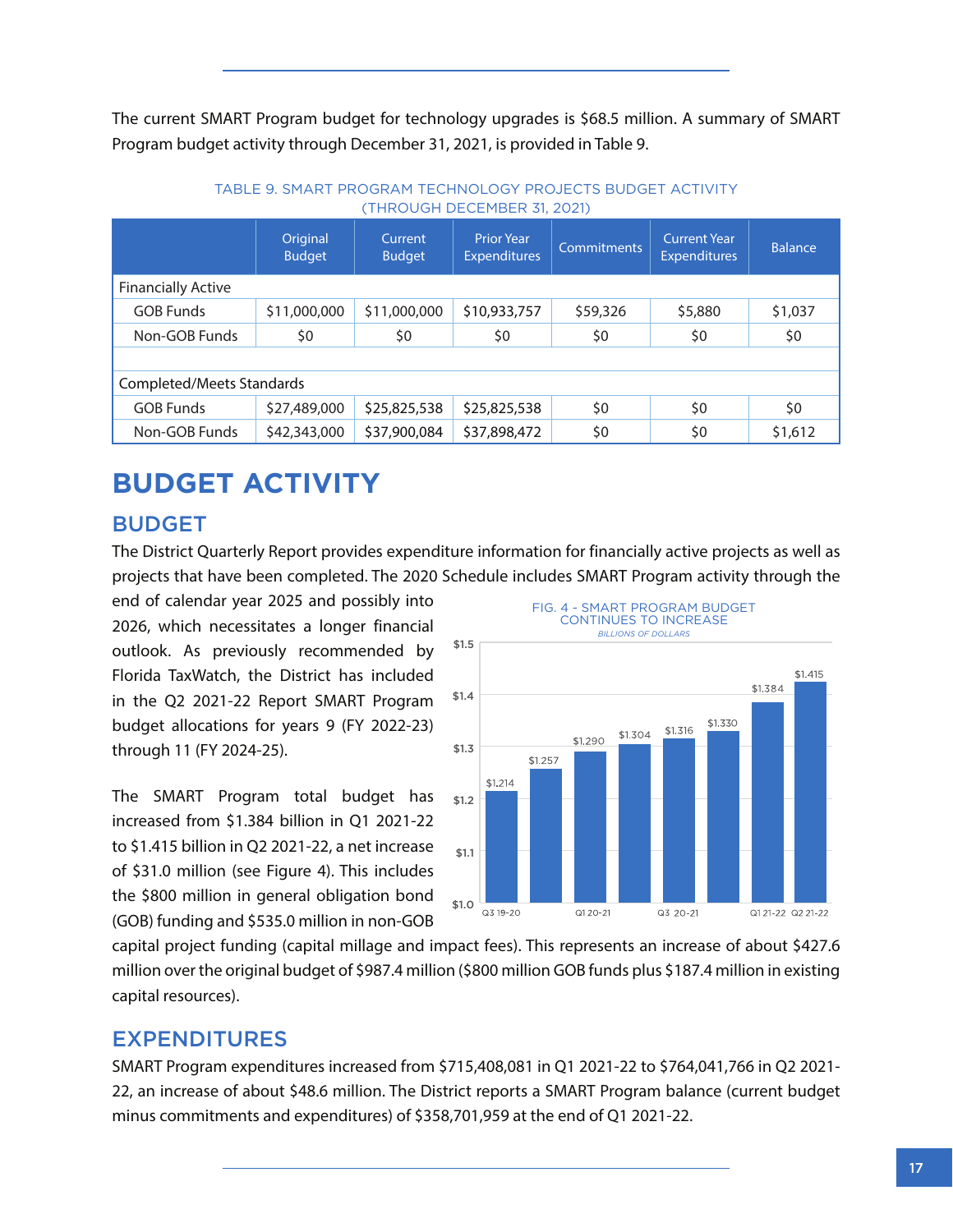Over the past two years, the District has spent \$423.5 million, which equates to approximately \$52.9 million per quarter or \$17.7 million per month. With an unspent balance (current budget minus expenditures) of \$651.3 million, if the District continues to spend at the current rate of \$17.7 million per month, the District will exhaust the remaining unspent SMART Program funds in about 37 months, or in the early stages of Q1 of calendar year 2025.

This is of concern because the 2020 Schedule does not envision the completion of most of the Primary Renovations projects until the end of calendar year 2025. The possibility exists that, at the current spend/burn rate, the District may exhaust the remaining unspent SMART Program funds well before the planned facilities construction projects have been completed. If the spend rate increases, the District may exhaust the remaining unspent SMART Program funds sooner.

In its Q2 2020-21 report, Florida TaxWatch raised this issue and recommended that the District calculate the lifespan of remaining unexpended SMART Program funds and evaluate the possibility that the District may exhaust the remaining unspent SMART Program funds before the planned facilities construction projects have been completed.

### **RECOMMENDATION 8**

**Florida TaxWatch reiterates its previous recommendation that District staff calculate the lifespan of remaining unexpended SMART Program funds and evaluate the possibility that the District may exhaust the remaining unspent SMART Program funds before the planned facilities construction projects have been completed.** 

### **RECOMMENDATION 9**

**Florida TaxWatch reiterates its previous recommendation that, if it appears that the District may exhaust the remaining unspent SMART Program funds before the planned facilities construction projects have been completed, District staff should be prepared to present to the Committee at its March 7, 2022, meeting the plan to make up the shortfall.**

During Q2 2021-22, the SBBC approved 15 SMART Program budget amendments totaling \$31.2 million. Since inception of the SMART Program, the SBBC has approved 260 SMART Program budget amendments with a net increase of \$427.96 million.

## ASSESSMENT OF FINANCIAL RISK

It has been previously understood that higher rates of inflation, higher roofing and mechanical/electrical/ fire protection costs, and items that were excluded from the original scopes of work would increase the costs of SMART Program construction projects. The most recent (December 2021) assessment of financial risk prepared by Atkins reflects the continued escalation of financial risk.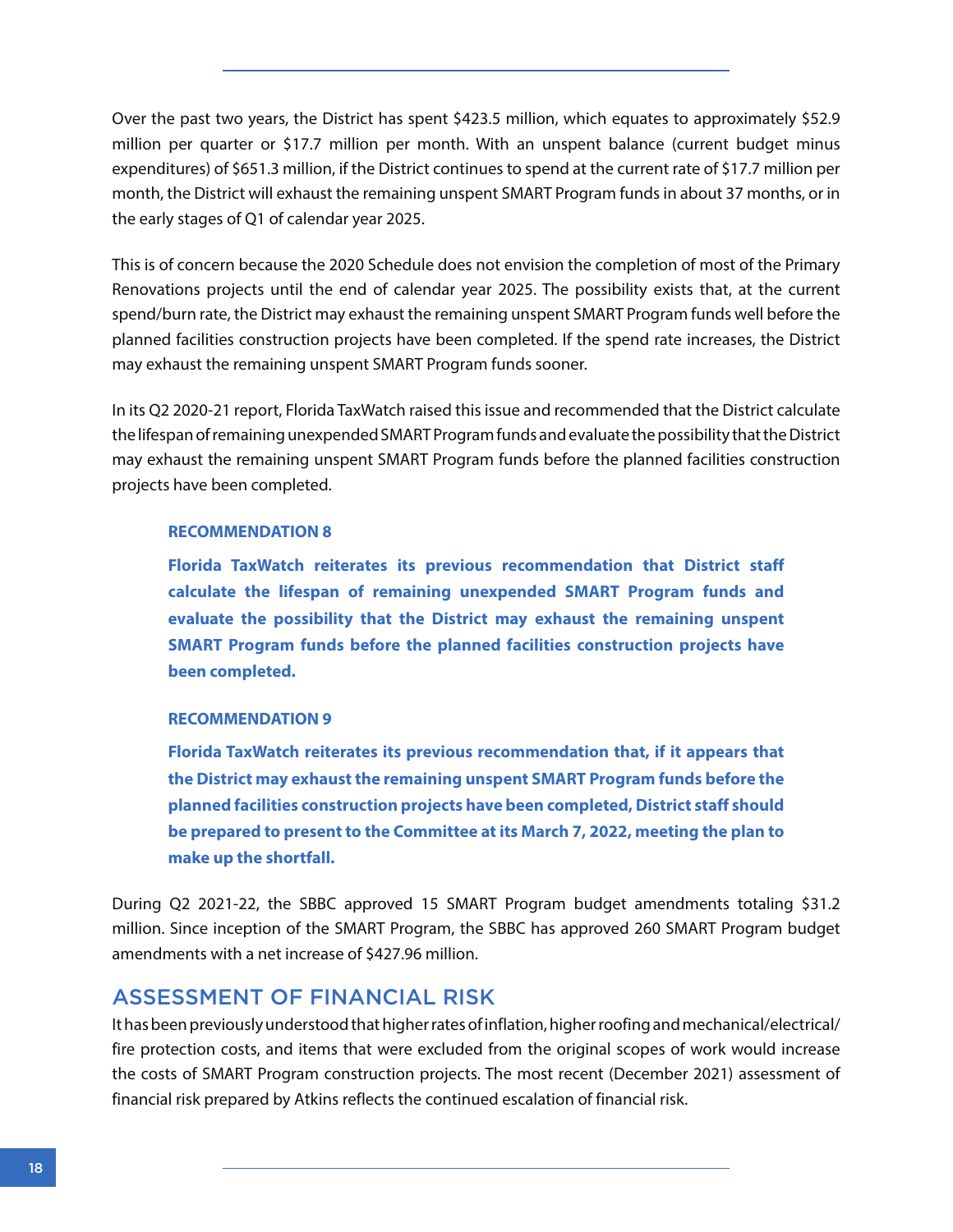As shown in Figure 5, the potential risk outcomes are unchanged from the September 2021 risk assessment, ranging from a low (mid-point risk) of \$580 million to a high (high end risk) of \$603 million, with a most likely estimate (70 percent risk) near \$584 million. With 71 percent of the SMART projects under contract, Atkins believes its running construction budget (RCB) base represents a more accurate risk assessment.



### RESERVE FUNDING

Florida TaxWatch considers the issue of

financial risk to be the greatest concern and controlling project costs and mitigating the additional financial risk to be the greatest challenge facing the District as SMART project implementation moves forward. The District originally set aside \$225 million (reserve) to mitigate potential funding risks in the SMART Program. In March 2020, the District authorized the issuance of \$250 million in Certificates of Participation to provide supplemental funding for SMART Program risk, \$211 million of which was placed into the SMART Program reserve. In July 2020, the SBBC approved a new SMART Program PMOR contract which had a budget impact of \$47.2 million. This amount was added to the District's reserve, increasing the total SMART Program reserve to \$483.2 million.

In September 2021, the SBBC placed in reserve an additional \$29 million to replace Building 1 at Markham Elementary School and \$46 million to cover expected SMART Program increases in FY 2023-24 and FY 2024-25, bringing the total amount of funds in reserve to \$558 million, which should meet only the low-end risk scenario (\$580 million) for potential SMART Program risk. The District reports a current balance of reserve funds in the amount of \$62.5 million. The SMART Program budget (reference page 345) reflects an additional \$130 million in reserve funds that will likely be needed in years 8 (current year) through 11 (FY 2024-25).

## HARD COSTS VERSUS SOFT COSTS

Bond Oversight Committee members have, on more than one occasion, requested a breakdown of "hard costs" versus "soft costs" of SMART projects. "Hard costs" include tangible expenses that are directly related to the physical construction or implementation of the project's scope, and include such costs as materials, equipment, labor and supervision, etc., and typically make up about 65-75 percent of total budget. "Soft costs" include expenses that are indirectly related to the physical construction or implementation of the project's scope, and include such costs as architect and engineering fees, program management fees, furniture and fixtures, general and administrative costs, etc., and typically make up 30-35 percent of total budget.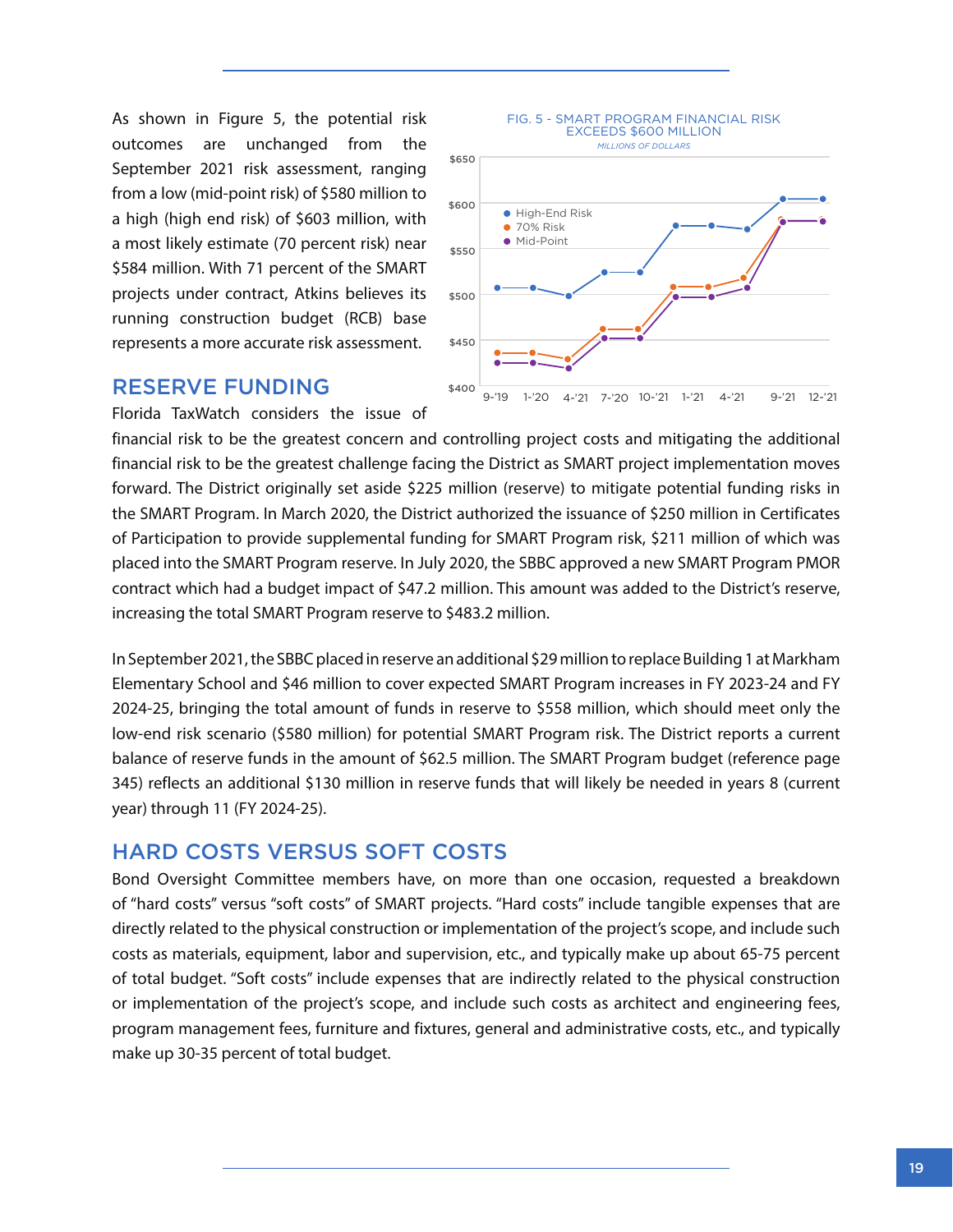As previously recommended by Florida TaxWatch, the District's Q2 2021-22 Facilities Report includes a breakdown of hard and soft costs for 27 schools at which construction activities had reached substantial/ final completion. Although hard costs typically make up 65-70 percent of a project's total budget, the hard costs for the 27 schools identified (reference page 58) range from 62 percent (West Broward High School) to 88 percent (Cypress Run Education Center). Although soft costs typically make up 30-35 percent of a project's total budget, the soft costs for the 27 schools identified range from 12 percent (Cypress Run Education Center) to 38 percent (West Broward High School).

In previous reports, Florida TaxWatch has questioned why the hard and soft costs for the schools at which construction activities had reached substantial/final completion are outside the identified cost percentage ranges. The District reports that while the project budgets were developed with approximately 30 percent of the costs being soft costs, funds that remain unspent at the project's completion are then swept back to the SMART Program Reserve, which lowers the soft cost percentage.

## **SUPPLIER DIVERSITY & OUTREACH**

The Supplier Diversity Outreach Program Report includes data specific to the participation of, and committed funding to, Minority/Women Business Enterprises (M/WBE), ethnic-owned business enterprises (EBEs) and small business enterprises (SBEs). This permits the reporting of historically underutilized businesses, in addition to M/WBEs, as previously recommended by Florida TaxWatch.

The District reports an E/S/M/WBE commitment of \$13.9 million during Q2 2021-22. This represents almost one-half (48 percent) of the total \$28.7 million in contracts awarded during the quarter. Through December 31, 2021, the District has issued purchase orders to E/S/M/WBEs totaling \$327.0 million. This represents a cumulative E/S/M/WBE commitment of 32 percent of the \$1.037 billion total cumulative spend. Of this \$327.0 million E/S/M/WBE commitment:

- \$9.67\$9.67 million has been awarded to E/S/M/WBE firms for Safety projects;
- \$0 has been awarded to E/S/M/WBE firms for Music and Arts projects;
- \$12,699 has been awarded to E/S/M/WBE firms for Athletics projects;
- \$317.37 million has been awarded to E/S/M/WBE firms for Renovation projects; and
- \$0 has been awarded to E/S/M/WBE firms for Technology projects.

The District reports that, as of the end of Q2 2021-22, there were 526 active E/S/M/WBE certified companies that provide commodities (supplies), construction, professional services, and business services to District schools. The 526 E/S/M/WBE certified companies are evenly divided by gender, with 259 (49 percent) female-owned companies and 267 (51 percent) male-owned companies.

- Of these 526 active E/S/M/WBE certified companies:
- 169 (32.1 percent) are African-American owned companies;
- 191 (36.3 percent) are Hispanic-American owned companies;
- 24 (4.6 percent) are Asian-American owned companies;
- 67 (12.7 percent) are non-minority SBEs; and
- 75 (14.3 percent) are women-owned WBEs.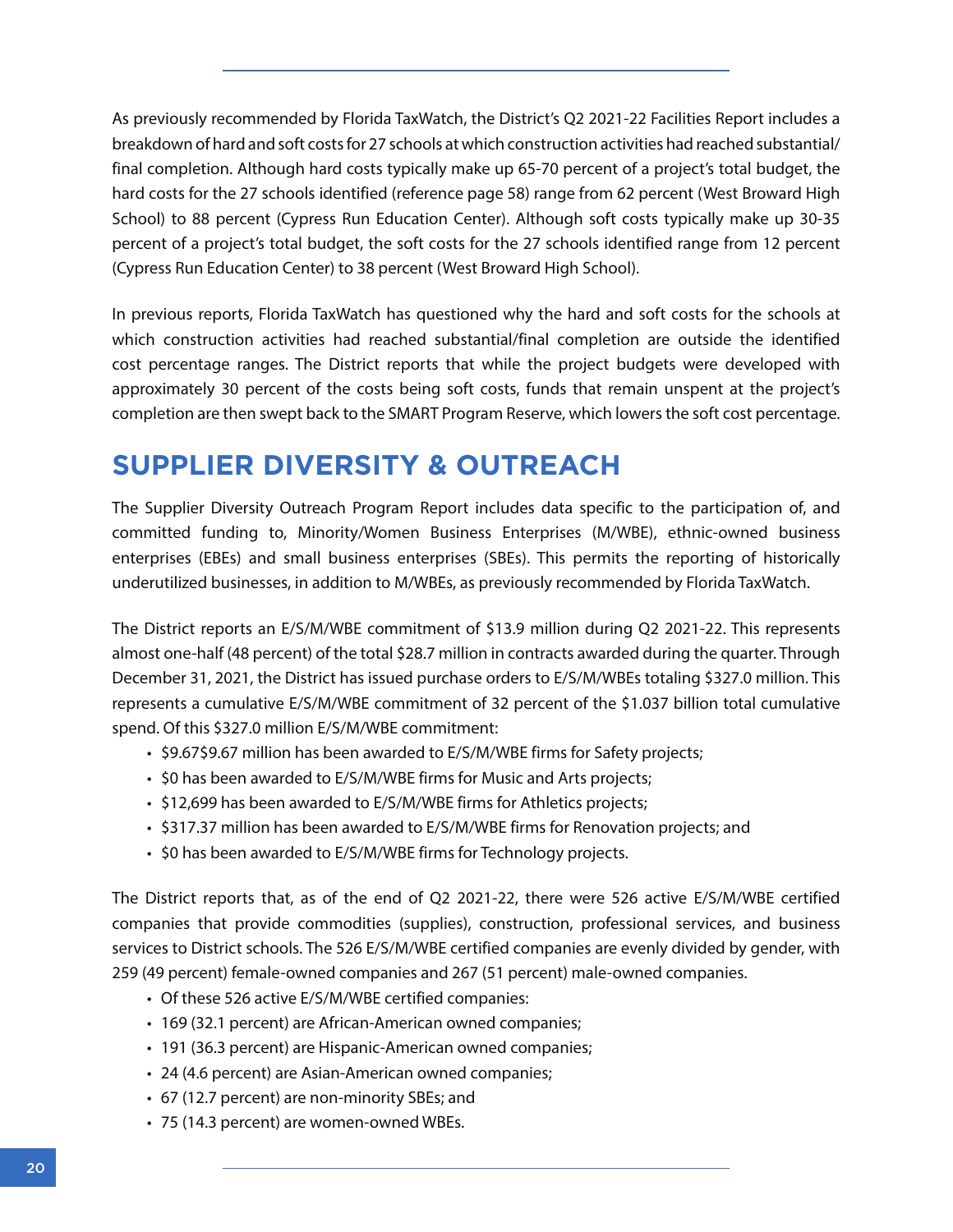Table 10 compares the cumulative SMART Program spend with E/S/M/WBE certified companies to the 2015 Disparity Study and the aspirational Target Goals outlined in the District's Policy 3330. Table 10 shows close alignment between the District's cumulative spend and the Disparity Study; however, the District is far short of meeting the aspirational Target Goals for African-American owned businesses outlined in the District's Policy 3330.

| <b>Ethnicity &amp; Gender</b>    | <b>Disparity Study</b> | <b>Target Goals</b> | <b>Cumulative Spend</b> |
|----------------------------------|------------------------|---------------------|-------------------------|
| African-American                 | 7.54%                  | 19.00%              | 6.06%                   |
| Hispanic-American                | 59.89%                 | 54.00%              | 57.36%                  |
| Native-American                  | $0.00\%$               | $0.00\%$            | 0.00%                   |
| Asian-Pacific American           | 2.40%                  | 5.00%               | 0.27%                   |
| Women Business Enterprise        | 30.17%                 | 17.00%              | 34.53%                  |
| <b>Small Business Enterprise</b> | $0.00\%$               | 5.00%               | 1.77%                   |

#### TABLE 10. SUPPLIER DIVERSITY CUMULATIVE SPEND ANALYSIS

Table 11 shows the total cumulative spend by ethnicity and gender. African-American-owned companies make up almost one-third of the E/S/M/WBE certified companies, yet have been awarded only 8.0 percent of the contracts. Hispanic-American-owned companies make up just more than one-third of the E/S/M/WBE certified companies and have been awarded 78.0 percent of the contracts. (Caucasian) women-owned companies make up 14.3 percent of the E/S/M/WBE certified companies and have been awarded 8.0 percent of the contracts.

| <b>Ethnicity &amp; Gender</b>    | % of E/S/W/MBEs | % of Work Awarded |
|----------------------------------|-----------------|-------------------|
| African-American                 | 32.1%           | 8.0%              |
| Hispanic-American                | 36.3%           | 78.0%             |
| Native-American                  | $0.0\%$         | $0.0\%$           |
| Asian-Pacific American           | 4.6%            | 4.0%              |
| Non-minority SBE                 | 12.7%           | 2.0%              |
| <b>Women Business Enterprise</b> | 14.3%           | 8.0%              |

#### TABLE 11. E/S/M/WBE COMMITMENT BY ETHNICITY AND GENDER

In its Q4 2020-21 Report, Florida TaxWatch recommended District staff brief the Committee on its plan to address the over-representation of Hispanic-American businesses and under-representation of African-American owned businesses. At the September 27, 2021, Committee meeting, Mr. Ballou acknowledged that, although the District is ahead of its goal to award 30 percent or more of SMART Program contracts to E/S/M/WBE certified companies, the District needs to increase awards to African-American owned businesses.

Mr. Ballou acknowledged that the District was "not a compelling place to do business" and, as a result, many African-American owned business owners do not attend pre-bid conferences. This is significant in that "if you don't go to a pre-bid conference, you can't bid." During Q2 2021-22, the District conducted nine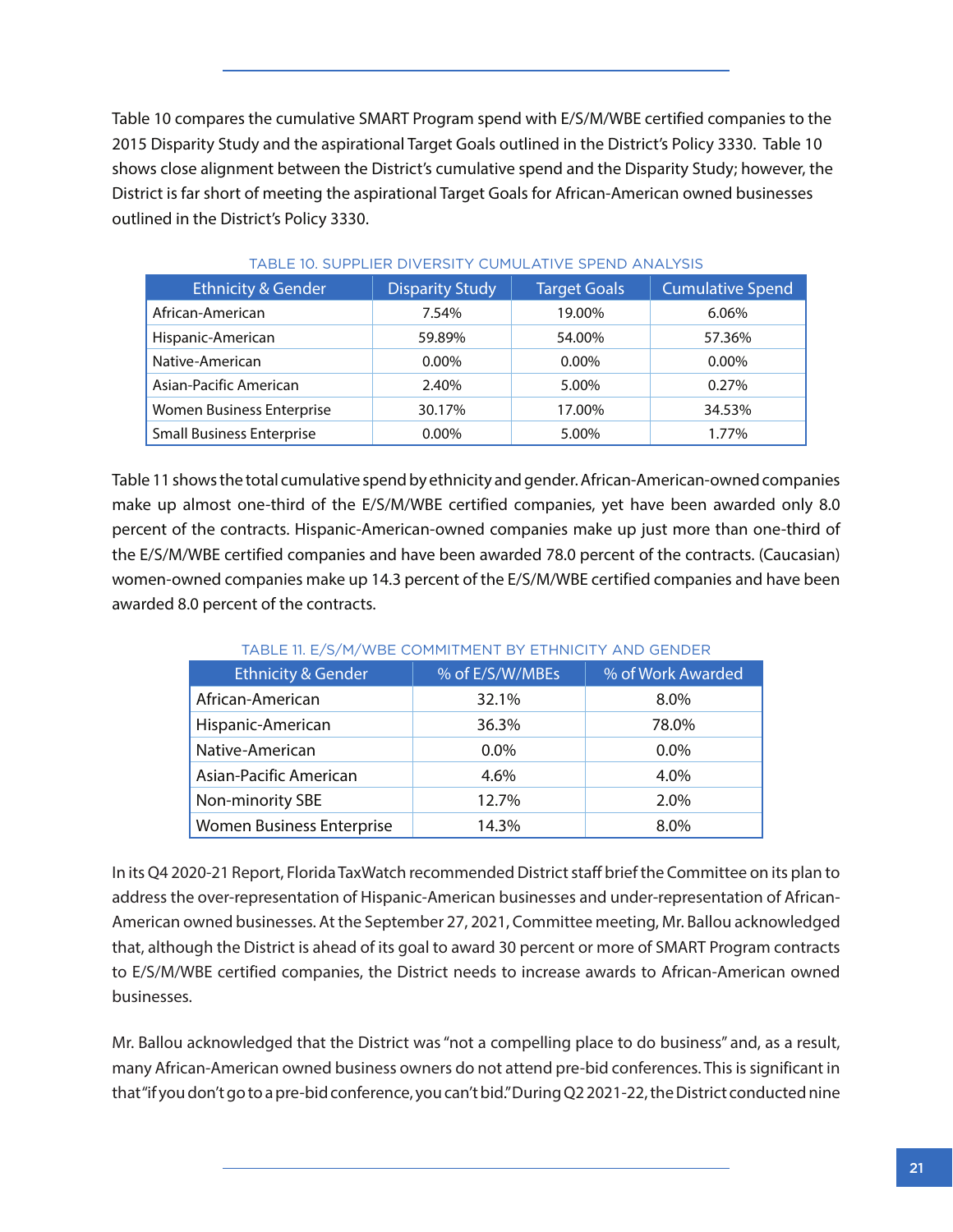pre-bid meetings. The District reports that, of the 27 unique M/WBE certified firms that attended these pre-bid meetings, African-American and Women-owned firms had ten and six attendees, respectively. This is an improvement over Q1 2021-22 where, of the 21 unique M/WBE certified firms that attended seven pre-bid meetings, African-American and Women-Owned firms each had six attendees.

## **COMMUNICATIONS**

The District's Q2 2021-22 Report highlights continued efforts to promote the SMART Program. In response to previous concerns by Florida TaxWatch and Committee members that the District was not doing enough to communicate to the taxpayers the construction delays and the reasons for the delays, the District has ramped up its efforts to notify the public of the new schedule and projected completion dates for SMART Program construction projects in their communities. Information on the 2020 schedule is available on each individual School Spotlight and on dedicated project pages on the SMART Program website.

Launched in September 2021, the District's "What SMART Means to Me" campaign is designed to educate taxpayers on the impacts of the SMART Program on Broward County residents, businesses, community organizations, municipalities, students, teachers, and parents. So far, the District reports:

- 1,515 total views of the "Moving for Education" introductory video;
- 3,324 new users visited the SMART Program website after launch of the "Moving for Education" introductory video;
- 541 views of the of the "Moving for Education" introductory video on the SMART Program website; and
- 974 views of the of the "Moving for Education" introductory video across all social media platforms.

The District continues to use virtual meetings and presentations to keep taxpayers informed and held community outreach events at:

- James S. Rickards Middle School (to present replacement options);
- City of Oakland Park Commission (to discuss the status of SMART Program projects at schools within the city); and
- North Lauderdale PK-8 project update meeting (to discuss scope of work and status).

At the end of each Committee meeting, the business portion of the meeting is temporarily suspended to conduct a public hearing. No members of the public spoke at the December 13, 2021, meeting; however, at the September 27, 2021 Committee meeting, members heard from the Chair and Vice Chair of the Facilities Task Force who expressed concerns that:

- The Committee was meeting too often at the District's administration building, and not "around the District;"
- The School Spotlight for Oakridge Elementary School is not transparent and fails to accurately convey the status of the Primary Renovations project;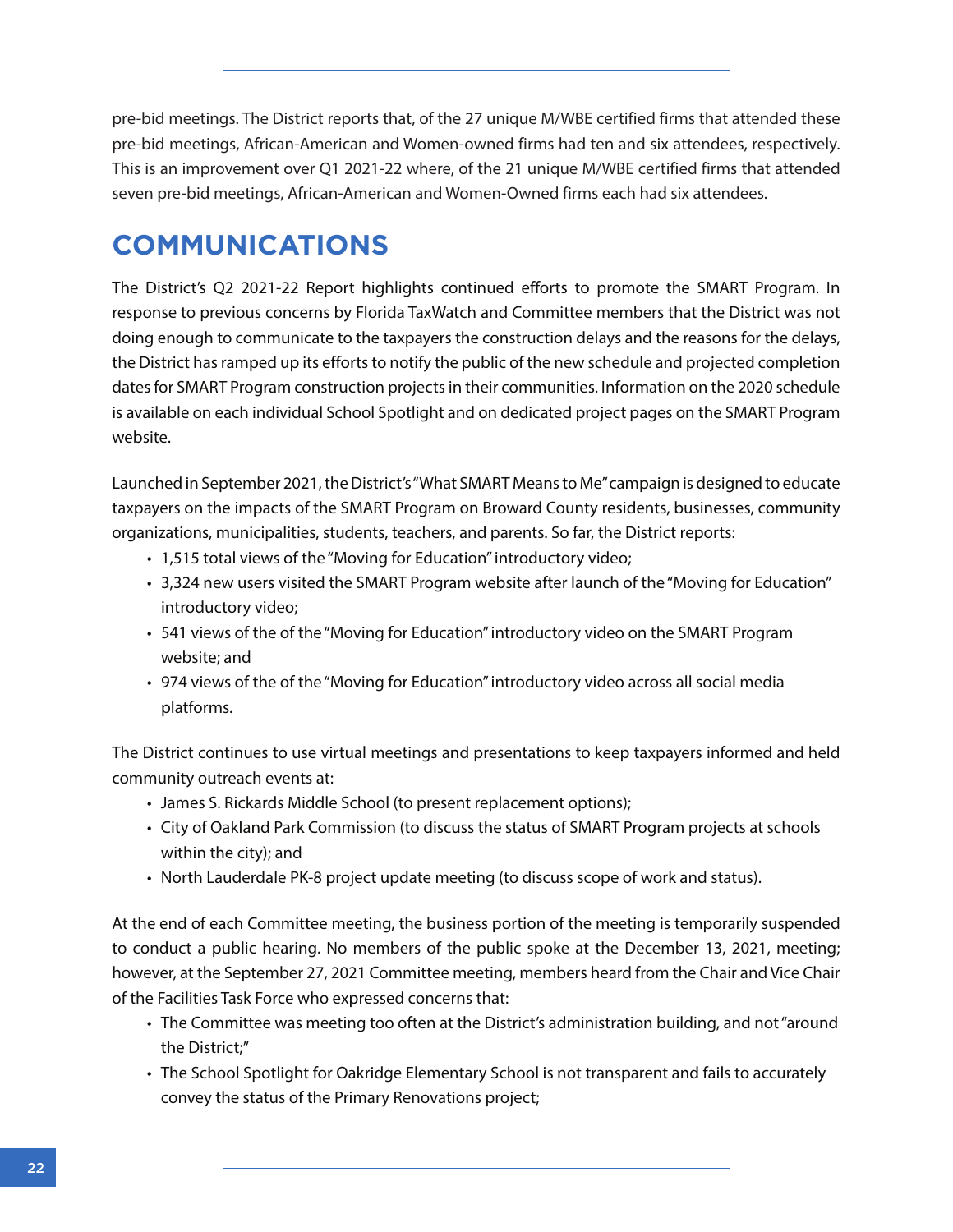- New Committee members could benefit from being brought to speed on how Maximo and e-Builder can better support the District's capital program;
- Buildings other than Rickards Middle School and the four buildings with similar designs may have suffered structural damage;
- The tracks that were resurfaced were six lanes instead of eight, which are required by the State Requirement for Educational Facilities to conduct regional track meets;
- The projected shortfall in reserve funds; and
- Some project scopes are questionable

Committee members requested to be provided copies of the District's response to public comments made at the September 27, 2021, Committee meeting and requested assurance that the District's response was made available to those who commented. In its Q2 2021-22 Report (reference page 52), the District responded to two of the public comments. In response to the concern that the School Spotlight for the Primary Renovations at Oakridge Elementary School is not transparent and fails to accurately convey the status of the Primary Renovations project, the District referred the commenter to the School Spotlight contained in the Q2 2021-22 Report. In response to the question whether any additional buildings had suffered structural damage, the District responded that the SBBC has directed the development of a Request for Proposals to procure a consultant.

It is unclear whether the District provided separate responses to the commenters and to Committee members. It is also unclear why the District chose to respond to only these two comments. Regardless, Florida TaxWatch considers the District's efforts to respond to the public comments to be both untimely and non-responsive.

### **RECOMMENDATION 10**

**Florida TaxWatch recommends that, in the event copies of the District's response to the public comments made at the September 27, 2021, Committee meeting have not been distributed to Committee members and those making the comments, District staff should provide the requested information at the March 7, 2022, Committee meeting.** 

In its Q1 2021-22 Report to the Committee, Florida TaxWatch made 14 recommendations, seven of which were addressed by the District (reference pages 49-52). Florida TaxWatch thinks the current practice of waiting two months or longer to respond to select TaxWatch recommendations, Committee member requests, and public comments is both untimely and non-responsive.

### **RECOMMENDATION 11**

**Florida TaxWatch recommends the District's response to TaxWatch recommendations, Committee member requests, and public comments be in writing and within a reasonable period of time (e.g., two weeks).**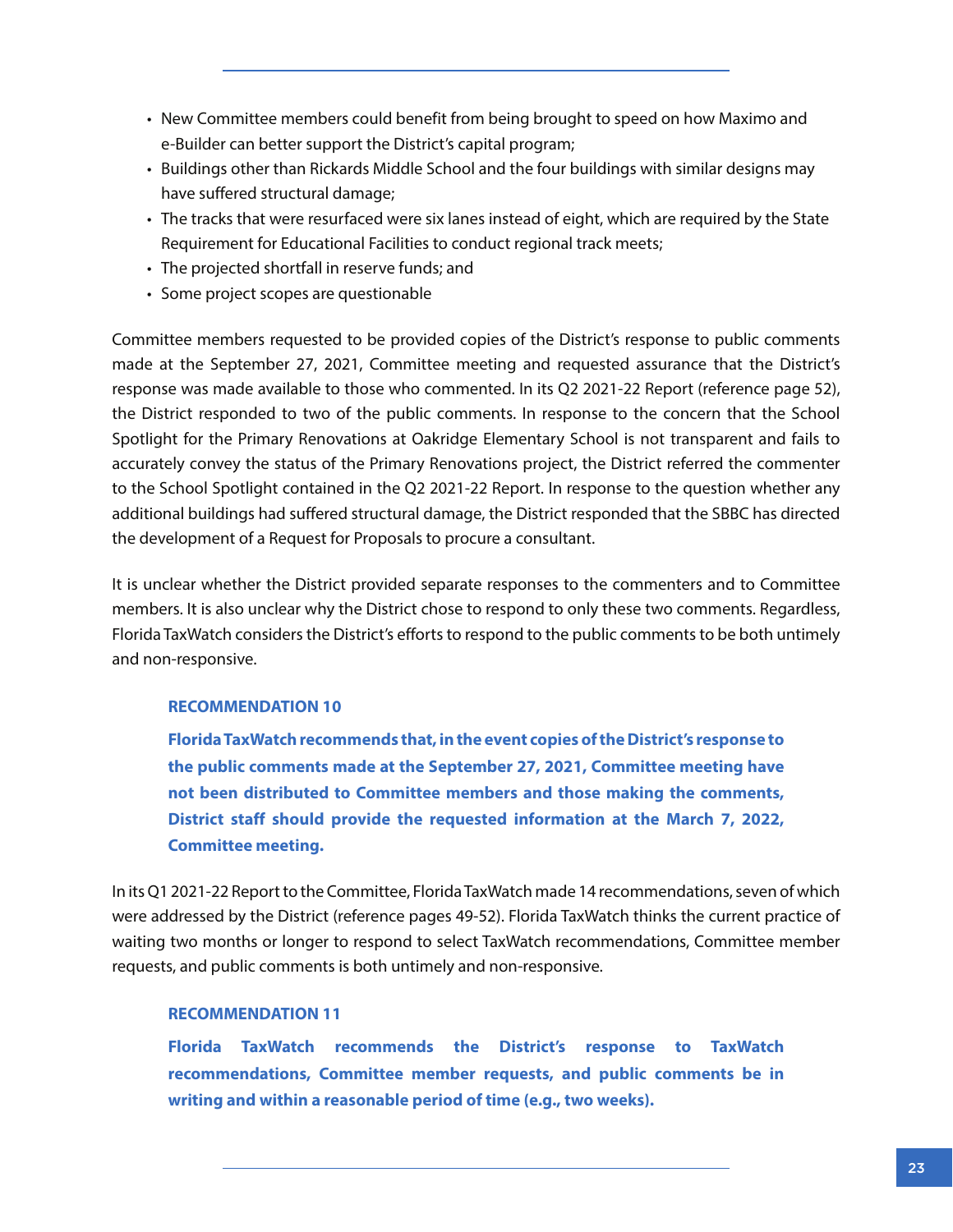## **LOOKING AHEAD**

The District continues to make progress in implementing the SMART Program. The Technology, Music and Arts, and Athletics spend portions of the SMART Program have been completed. More than 90,000 computing devices have been purchased, bringing the ratio of students-to-computers to 2:1, well below the adopted standard of 3.5 students per computer. Numerous "back office" upgrades to the Technology Support Services Center have been implemented to support these new devices. The District has upped its investment in the Arts, with the purchase of more than 60,000 pieces of musical equipment, more than 130 kilns, and theater program upgrades at 39 schools. Athletic tracks have been resurfaced at 15 schools and 30 high schools have received new weight rooms.

The District continues its efforts to ensure participation by Minority/Women Business Enterprises (M/ WBE), ethnic-owned business enterprises (EBEs) and small business enterprises (SBEs) that provide commodities (supplies), construction, professional services, and business services to District schools. Hispanic-American owned businesses and Women-owned businesses are over-represented and African-American owned businesses are under-represented. Although effort has been made to increase attendance at and participation in pre-bid meetings by African-American owned firms, more effort will be required to address these inequities.

Despite this progress, the District will have to face several challenges going forward. The first challenge is controlling costs. Florida TaxWatch considers controlling project costs and mitigating the additional financial risk to be the greatest challenge facing the District as SMART Program implementation moves forward. When we talk about "financial risk" we are talking about the potential for increases to the SMART Program budget and projected costs.

The SMART Program budget has increased from \$987.4 million to \$1.415 billion, an increase of about \$428 million over the original budget. Every dollar above the \$987.4 million originally allocated to the SMART Program represents a dollar of additional risk, and comes from capital millage, impact fees, state funds (e.g., Public Education Capital Outlay), and other sources, which have specific restrictions and spending limitations, or which were intended to be spent on other projects.

After a period of relative stability, the potential financial risk has continued to increase, with outcomes ranging from a low (mid-point risk) of \$580 million to a high (high end risk) of \$603 million, with a most likely estimate (70 percent risk) near \$584 million. The District has set aside \$558 million in reserve to mitigate the SMART Program's financial risk, which should meet only the low end risk scenario (\$580 million) for potential SMART Program risk. Should the financial risk continue to escalate, the District will be required to increase the amount of money placed into reserve. The SMART Program budget includes an additional \$130 million expected to be placed in reserve for years 8 (current year) through 11 (FY 2024-25).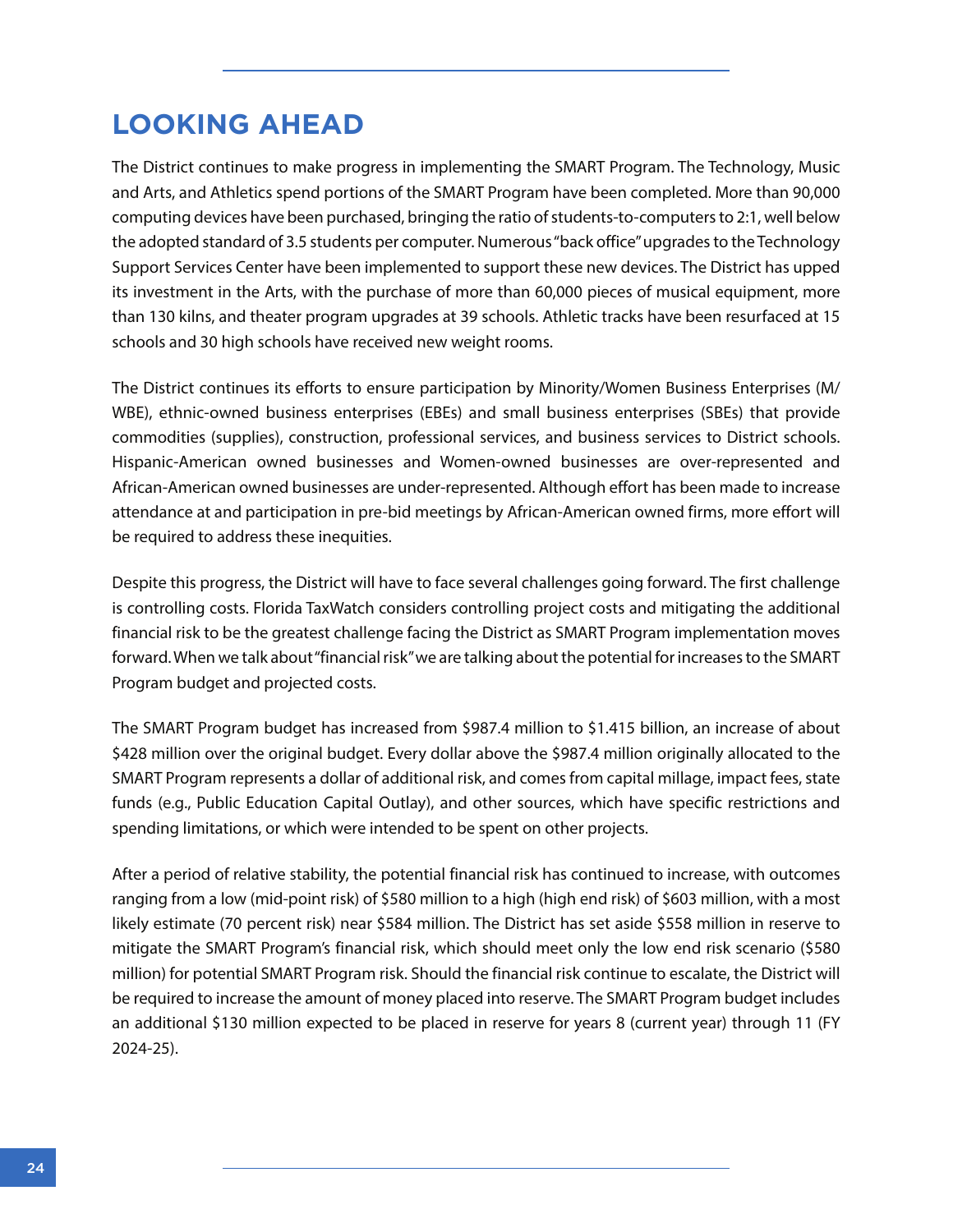There is also the question of whether the unexpended balance of the SMART Program funds is sufficient to permit the completion of the planned construction projects. If the District continues to spend at the current rate of about \$17.7 million per month, the District will exhaust the remaining unspent SMART Program funds about one year before the completion of most of the Primary Renovations projects.

The second challenge is maintaining the schedule and scopes of work. The 2020 Schedule reset reflects the completion of the planned facilities construction projects late in calendar year 2025 or early in calendar year 2026, approximately three years after the planned completion milestones in the 2018 schedule. The fact that 27 Primary Renovations projects have been flagged for schedule delays should give Broward taxpayers continued cause for concern. The District has identified 12 Primary Renovations projects as being at a "high level of risk" and requiring further analysis to be performed to determine whether additional redesign or other changes are required. Taxpayers should take comfort in the fact that 242 of the 281 Primary Renovations projects have passed out of the Design Phase, where past delays have been the most prevalent.

The reasons for these continued delays are well-documented. Florida TaxWatch thinks it is unrealistic to think the planned facilities construction projects will remain on schedule absent immediate actions by the SBBC to reduce the amount of time between contract award and authorization to proceed; reduce the multiple trips to the building department required before approval is received; and reduce the amount of time required to approve change orders.

A final challenge is resetting the expectations of Broward County taxpayers, who will now learn that, with the adoption of the 2020 Schedule, the completion dates for many of the Primary Renovations projects at schools where they work or where their children attend school will be pushed back several years. The District has acknowledged the need to communicate the 2020 Schedule to the public and to help them understand what has happened and to reset their expectations going forward.

In this report, Florida TaxWatch has offered recommendations to help guide the Bond Oversight Committee in its oversight of the implementation of the SMART Program, and to ensure that public's right-to-know how the taxpayer-approved General Obligation Bond funds are being spent is wellserved. Florida TaxWatch looks forward to presenting the results of its review to the Committee and the public, and to providing continued support and guidance as the Bond Oversight Committee continues its effective oversight of SMART Program implementation.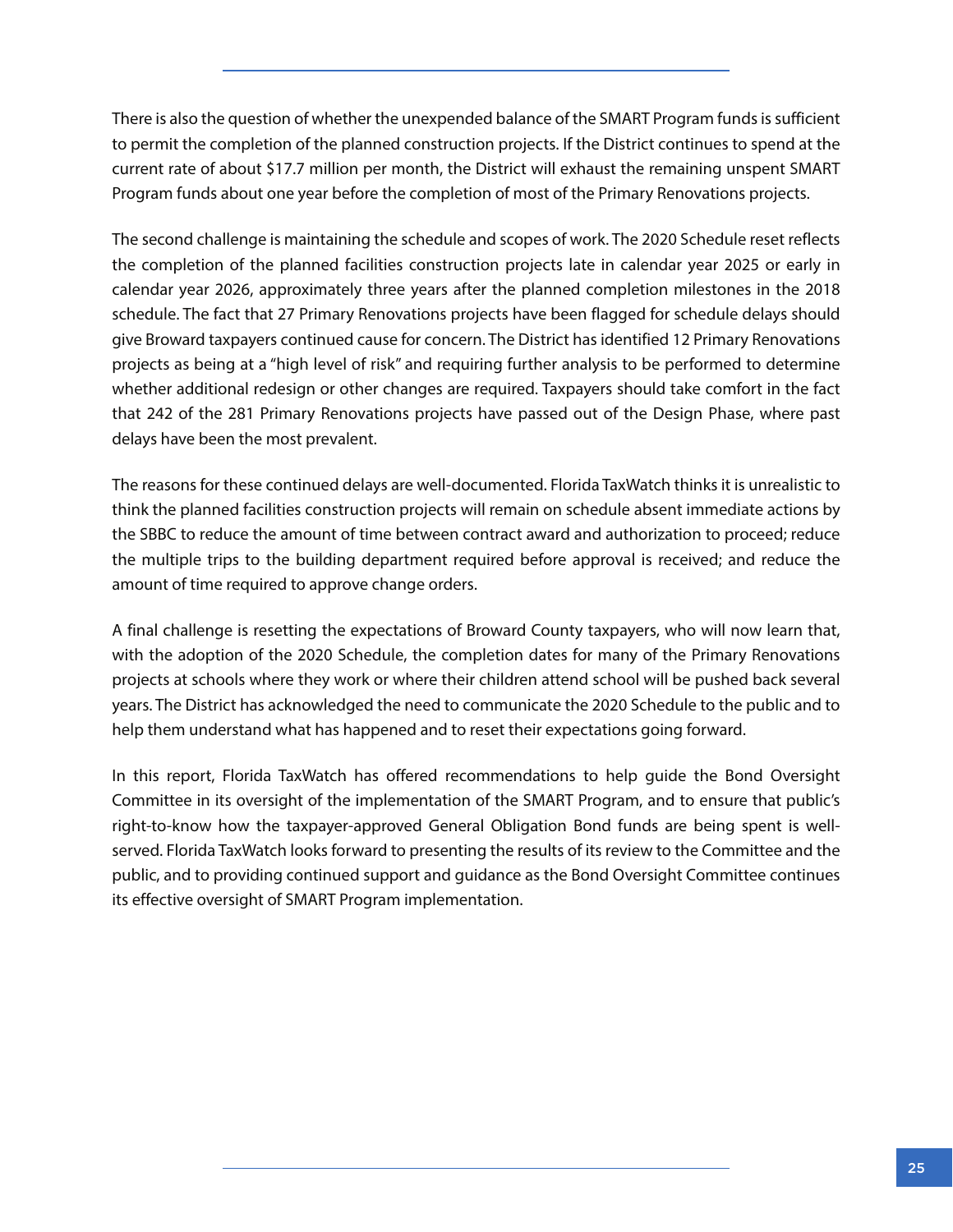this page left blank for formatting purposes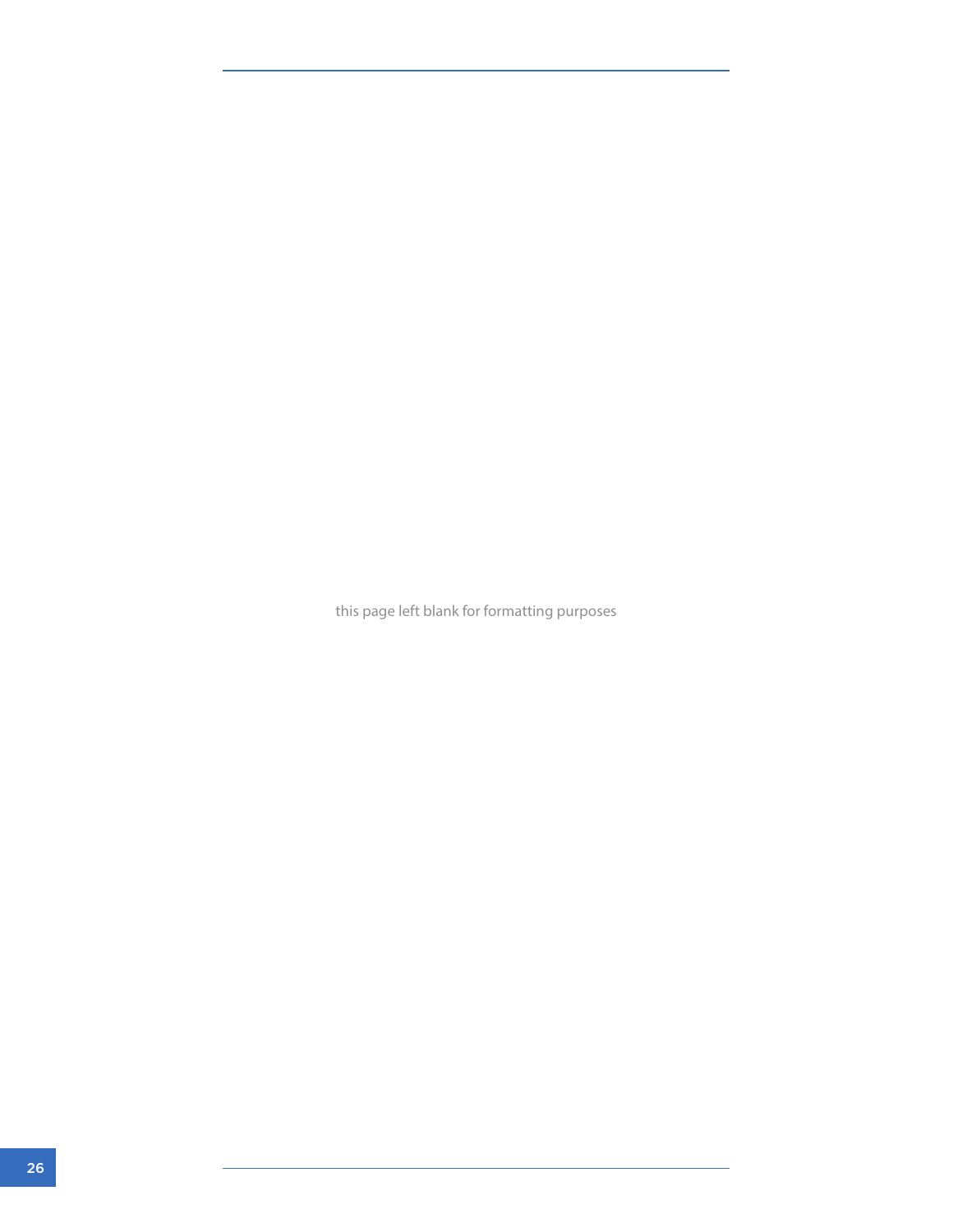#### ABOUT FLORIDA TAXWATCH

As an independent, nonpartisan, nonprofit taxpayer research institute and government watchdog, it is the mission of Florida TaxWatch to provide the citizens of Florida and public officials with high quality, independent research and analysis of issues related to state and local government taxation, expenditures, policies, and programs. Florida TaxWatch works to improve the productivity and accountability of Florida government. Its research recommends productivity enhancements and explains the statewide impact of fiscal and economic policies and practices on citizens and businesses.

Florida TaxWatch is supported by voluntary, tax-deductible donations and private grants, and does not accept government funding. Donations provide a solid, lasting foundation that has enabled Florida TaxWatch to bring about a more effective, responsive government that is accountable to the citizens it serves since 1979.

#### FLORIDA TAXWATCH RESEARCH LEADERSHIP

Dominic M. Calabro President & CEO Tony Carvajal Executive VP Robert G. Nave Sr. VP of Research Kurt Wenner Sr. VP of Research Steve Evans Senior Advisor

#### FLORIDA TAXWATCH VOLUNTEER LEADERSHIP

Senator George LeMieux Chairman Piyush Patel Chairman-Elect James Repp Treasurer Marva Brown Johnson Secretary Sen. Pat Neal **Imm. Past Chairman** 

#### RESEARCH PROJECT TEAM

| Tony Carvajal  | Executive Vice President         |                             |
|----------------|----------------------------------|-----------------------------|
| Robert G. Nave | Sr. Vice President of Research   | Lead Researcher & Author    |
| Chris Barry    | Vice President of Communications | Design, Layout, Publication |

All Florida TaxWatch research done under the direction of Dominic M. Calabro, President, CEO, Publisher & Editor.

The findings in this Report are based on the data and sources referenced. Florida TaxWatch research is conducted with every reasonable attempt to verify the accuracy and reliability of the data, and the calculations and assumptions made herein. Please feel free to contact us if you feel that this paper is factually inaccurate.

The research findings and recommendations of Florida TaxWatch do not necessarily reflect the view of its members, staff, Executive Committee, or Board of Trustees; and are not influenced by the individuals or organizations who may have sponsored the research.